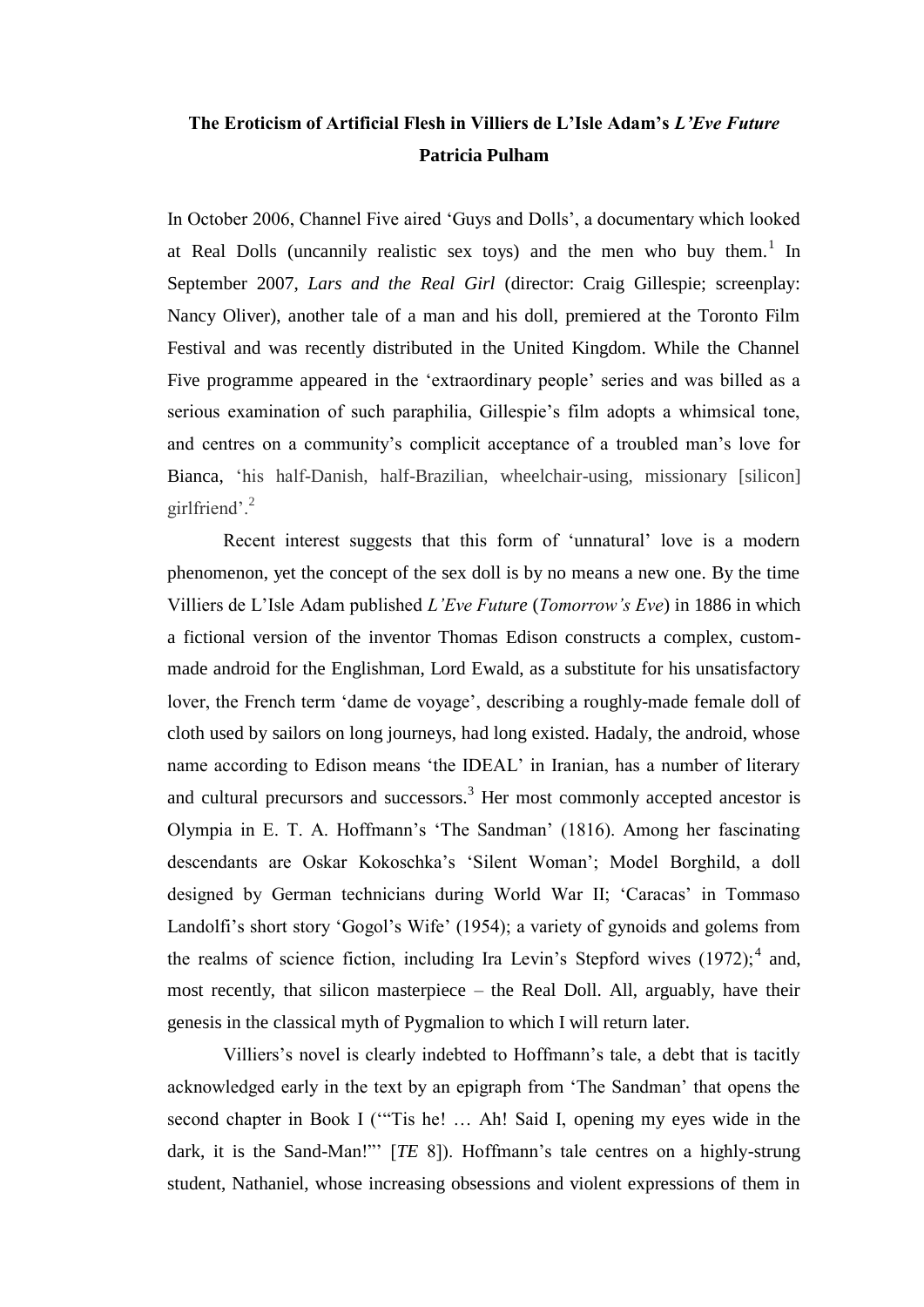dreams and poems alienate his first love, Clara. He attributes her inability to understand him to her ‗cold, unreceptive' heart, becomes disillusioned with her ‗cold, prosaic disposition', and finally declares her to be a ‗lifeless accursed automaton'.<sup>5</sup> Strange, then, that he should transfer his love to Olympia, a woman described as a 'beautiful statue' (*SM* 109), who manifests physically that coldness that Nathaniel perceives in Clara's character. Dancing with her at a ball, he finds that her hand is ‗icy cold' and feels ‗a coldness as of death thrill through him' (*SM* 113-14). Yet, as he looks into her eyes, ‗which gazed back at him full of love and desire', it seems as though a pulse begins 'to beat in the cold hand and a stream of life blood […] to glow' (*SM* 114). Later, as he leaves, he bends down to kiss her and encounters lips that are also 'icy-cold' and as he touches her cold hand, is 'seized by an inner feeling of horror', suddenly recalling an old 'legend of the dead bride', but, as they kiss, her lips seem to 'warm into life' (*SM* 115). Nathaniel's happiness, however, is short lived and the discovery that she is nothing but 'a lifeless doll' tips him into madness (*SM* 120).

In Villiers's story as in Hoffmann's, the anxieties surrounding the doll centre on male satisfaction and, as Michelle Bloom has noted, it is no accident that Alicia Clary, the woman who serves as the model for the Edison's doll, bears a name that ‗recalls that of Hoffmann's Clara'.<sup>6</sup> While Olympia ‗expresses' interest in Nathaniel and his work, she is a 'beam of light from the Promised Land of love', a 'heart' in which his 'whole being is reflected' (*SM* 114). In contrast, Lord Ewald's mistress, Alicia Clary, does not reflect the image of her lover and must therefore be replaced by the android, Hadaly, who will: Ewald, like Nathaniel, seeks an 'objectified projection' of his own soul (*TE* 66). Edison promises Ewald an undemanding companion, one who is to be 'a shadow' of his spirit 'realised from without'; he tells him: 'the Being called Hadaly depends on the free will of him who will DARE to conceive it. *Suggest it to her from the depths of your self!*' (*TE* 68, original emphasis). However, while Hoffmann's Olympia may be an early prototype of Hadaly, it is clear that the latter's sophisticated construction exceeds that of the simple automaton. Edison makes her superiority apparent. He calls those who produced earlier automata 'Poor fellows' whose 'ridiculous monsters' are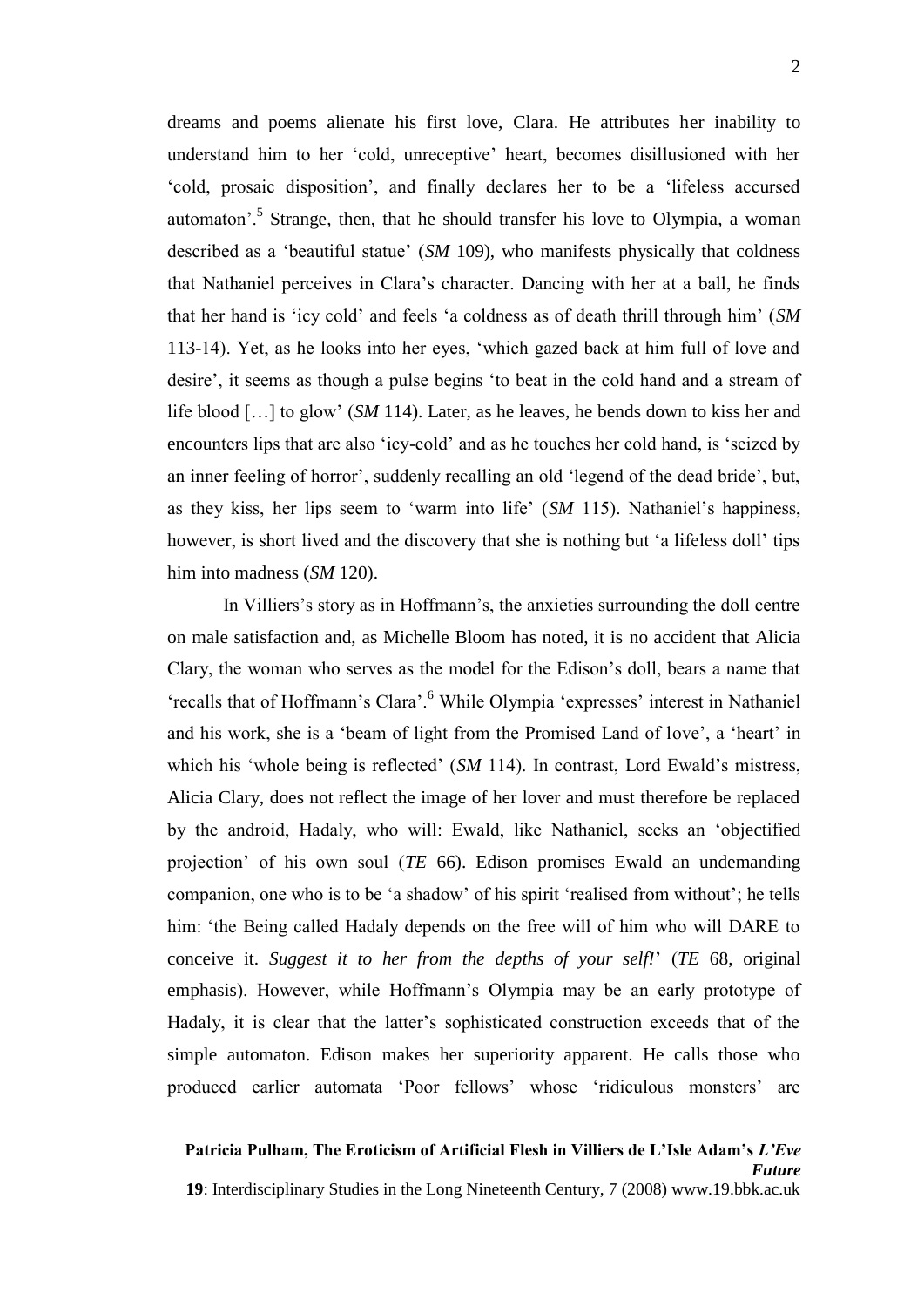‗outrageous caricatures' of humanity that ‗deserve to be exhibited in the most hideous of wax museums' (*TE* 61). In comparison, Hadaly, as 'Android' is more than ‗An Imitation Human Being', she is, as Edison tells Ewald, ‗an Apparition whose HUMAN likeness and charm will surpass your wildest hopes, your most intimate dreams!' (*TE* 63).

In the twentieth century, Hadaly's most notorious counterpart is arguably Oskar Kokoschka's doll, based on his ex-lover Alma Mahler. In 1918, following the end of their troubled three-year relationship, the artist and writer 'then resident in Dresden […] commissioned a Stuttgart toy manufacturer, Hermione Moos, to make him a lifesize doll' (**see fig. 1**).<sup>7</sup>



**Fig. 1** Puppenfetisch nach Alma Mahler, 1919, Vintage Prints, 10.5 x 15 cm, Privatbesitz, Dresden.

Although the replica was to be based on his own paintings and sketches, the doll, as Francette Pacteau observes, nevertheless becomes, under his instruction, 'a composite of different feminine types'. <sup>8</sup> In a letter to Moos, Kokoschka writes:

The hands and feet must be well articulated. Take, for example, your own hand as a model. Or think of the hand of a well-groomed Russian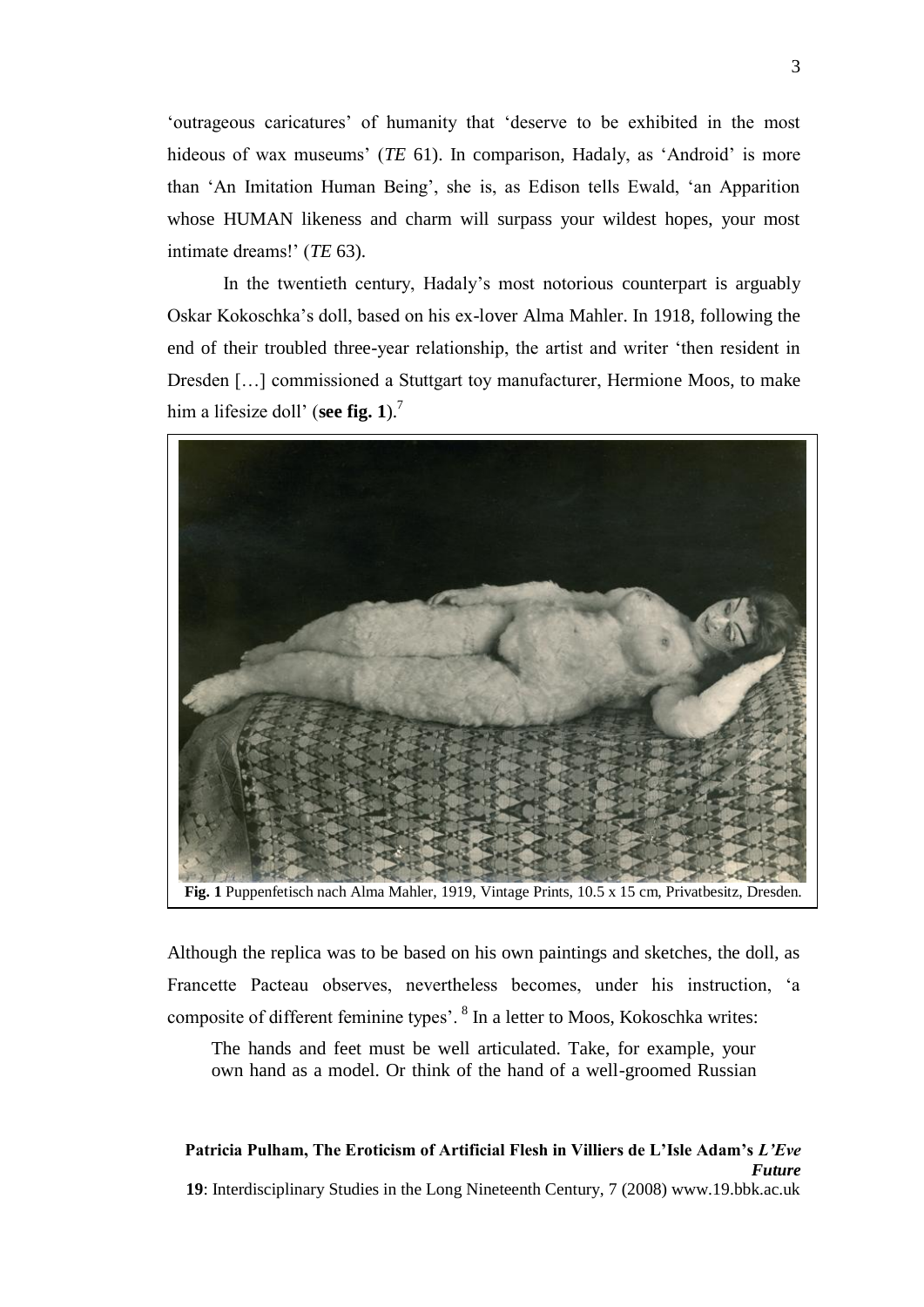woman who, furthermore, rides a horse. And the foot, for instance, could be like that of a dancer: Karsavina for example.<sup>9</sup>

The doll was clearly intended to have a 'sexual' function: the breasts and buttocks were to be 'squeezable'; $^{10}$  the skin was to feel 'like a peach' and Kokoschka enquired of Moos, 'Will the mouth open? And are there teeth and tongue inside?'<sup>11</sup> When the doll arrived, Kokoschka's disappointment was enormous; the reality could not live up to the creature of his imagination. As if attempting to exorcise the horror, Kokoschka featured the doll in a number of his paintings and sketches (**see fig. 2**).



**Fig. 2** Oskar Kokoschka, *Mann mit Puppe*, bpk Berlin, Nationalgalerie, Staatliche Museen zu Berlin, Foto: Jorg P. Anders.

It became known as 'The Silent Woman' and, for the duration of its existence, was dressed in fine clothes and lingerie. It ended its days at a lavish farewell party, decapitated, and drenched in red wine by her unhappy owner.<sup>12</sup>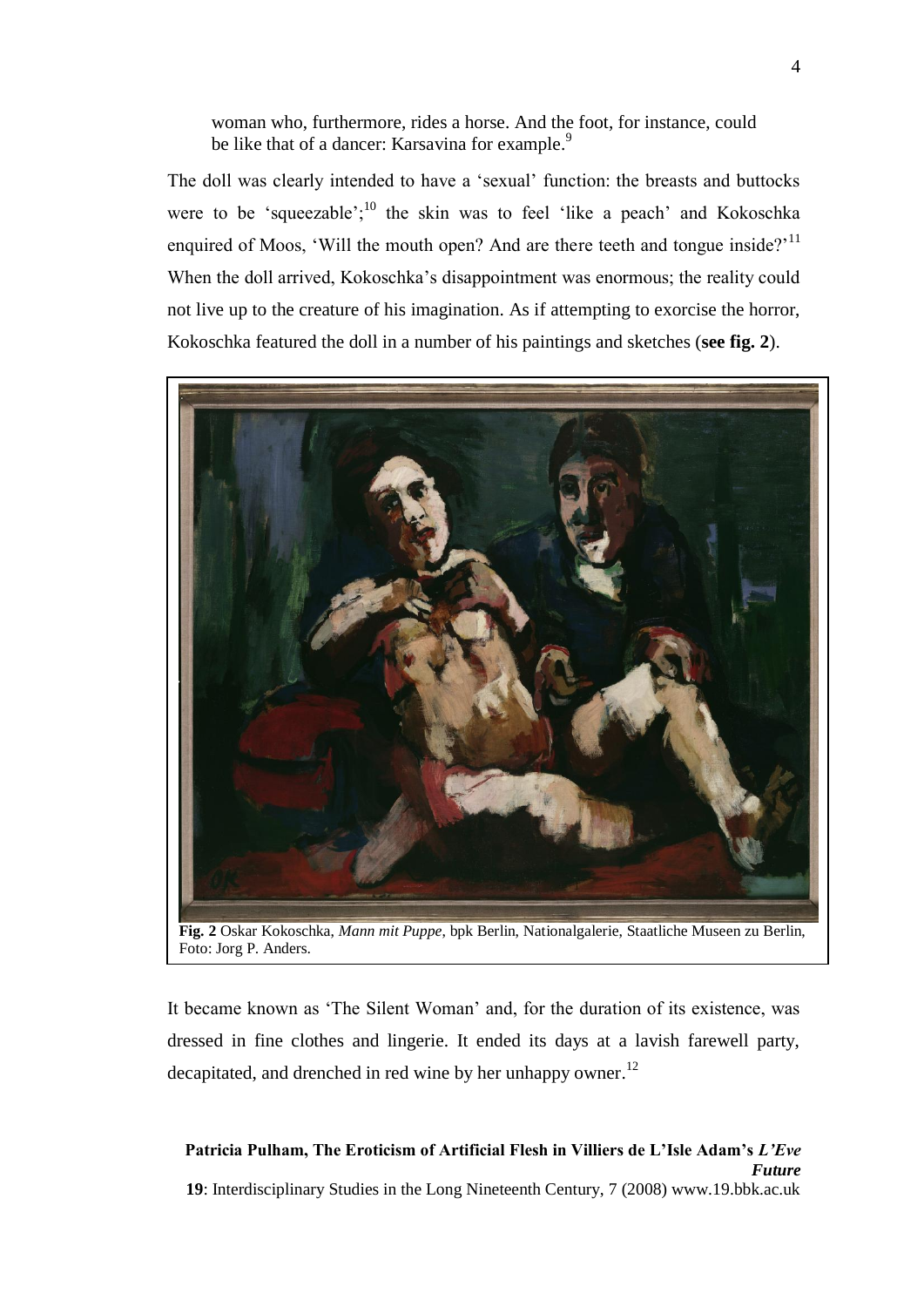The doll featured in Tommaso Landolfi's story 'Gogol's Wife', Caracas, is a strange cross between Kokoschka's 'fetish' and the more common blow-up doll. Landolfi's tale is narrated by Foma Paskalovitch, the biographer of the 'genius' Nikolai Vassilevitch Gogol, and tells the story of his 'wife', Caracas, who is 'not a woman. Nor […] any sort of human being, nor any sort of living creature at all, whether animal or vegetable [...]. She [is] quite simply a balloon'.<sup>13</sup> Her unusual construction seemingly allows her to change her appearance at will:

She could sometimes appear to be thin … and at other times to be excessively well-endowed … And she often changed the color of her hair, both on her head and elsewhere on her body, though not necessarily at the same time […] She could even to a certain extent change the very color of her skin (*GW* 3).

This enviable control over her appearance, however, stems from 'nothing else but the will of Nikolai Vasselivitch himself'; he would

inflate her to a greater or lesser degree, would change her wig and her other tufts of hair, and would grease her with ointments and touch her up in various ways so as to obtain more or less the type of woman which suited him at that moment (*GW* 3-4).

According to the narrator, Caracas is anatomically correct in every detail, constructed around a rudimentary skeleton with 'every smallest attribute of her sex properly disposed in the proper location' and we are told that

[p]articularly worthy of attention were her genital organs [...] [which] were formed by means of ingenious folds in the rubber. Nothing was forgotten, and their operation was rendered easy by various devices, as well as by the internal pressure of the air (*GW* 5).

In addition, Caracas's mouth is adorned with 'splendid rows of white teeth' and her dark eyes ‗in spite of their immobility, perfectly simulated life' (*GW* 6).

The narrator traces the trajectory of Gogol's relationship with his 'wife'. We learn that in the early years, she and Gogol had been happy but that the relationship faltered as Caracas ‗began to show signs of independence' and autonomy (*GW* 8). Disturbingly, Gogol begins to believe that she has acquired 'a personality of her own', a personality which remains intact despite her physical changes – he notes that ‗between all those brunettes, those blondes, those redheads … those plump, those slim, those dusky or snowy or golden beauties, there was a certain something in

## **Patricia Pulham, The Eroticism of Artificial Flesh in Villiers de L'Isle Adam's** *L'Eve Future*

**19**: Interdisciplinary Studies in the Long Nineteenth Century, 7 (2008) www.19.bbk.ac.uk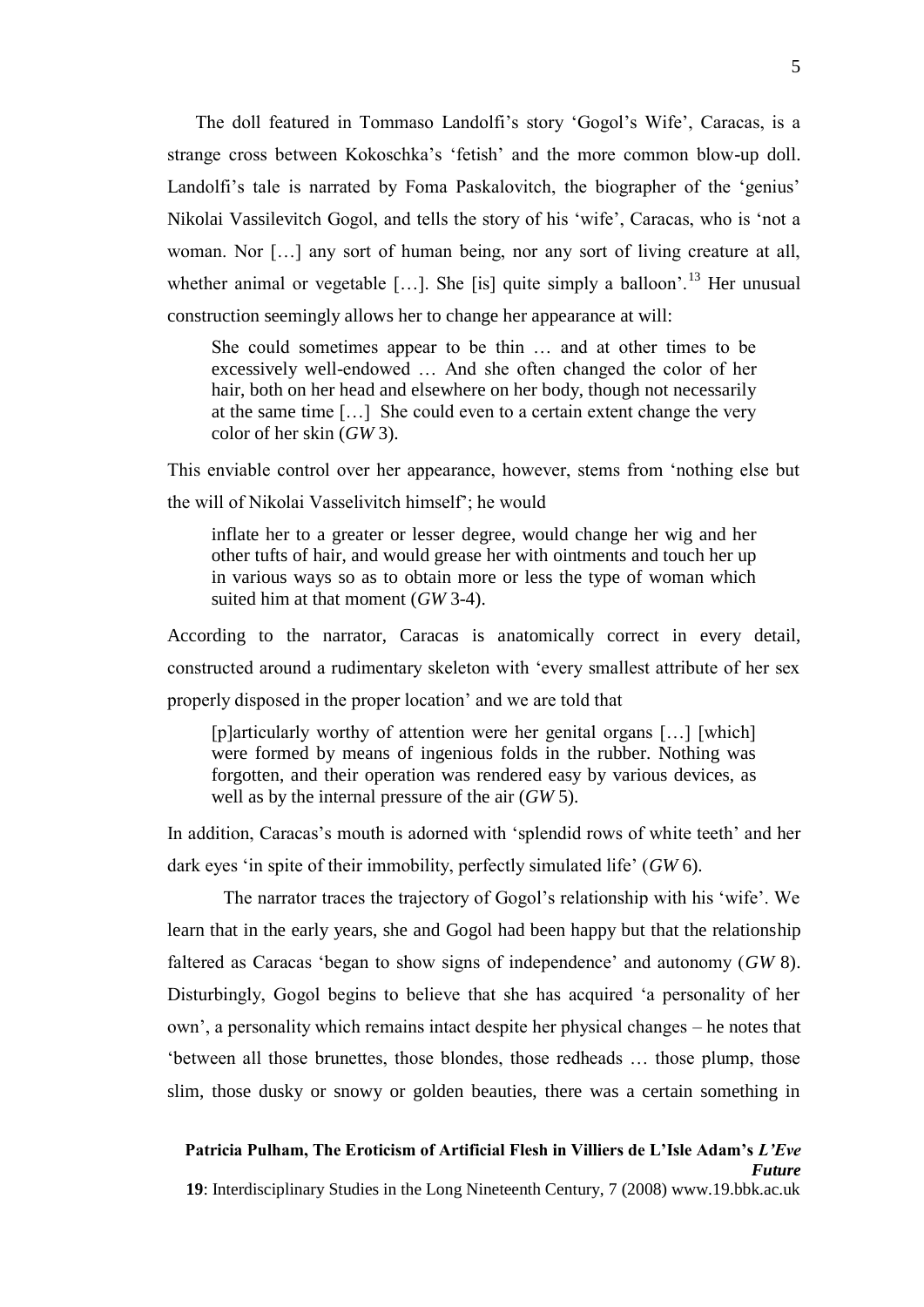common' – a personality that Gogol perceives as increasingly hostile (*GW* 8-9). This gradual development into an organic being brings its own problems: Caracas falls ill with syphilis, or rather Gogol does, 'though he was not then having, nor had he ever had, any contact with other women', from which Gogol infers that "what lay at the heart of Caracas [...] was the spirit of syphilis": a disease that, in Caracas, 'did not seem to be easily curable' (*GW* 8-9). As the years go by, Gogol's love for Caracas remains unabated, but he cannot hide his distaste for her, as Paskalovitch explains:

Toward the end, aversion and attachment struggled so fiercely with each other in his heart that he became quite stricken, almost broken up. His restless eyes […] now almost always shone with a fevered light […]. The strangest impulses arose in him, accompanied by the most senseless fears. He spoke to me of Caracas more and more often, accusing her of unthinkable and amazing things (*GW* 10).

These 'amazing things' include ageing and 'giving herself up to solitary pleasures, which he had expressly forbidden' (*GW* 11). Such transgressions cannot be tolerated, and Gogol summarily inflates Caracas until she bursts.

Landolfi's imaginary doll is undoubtedly a precursor of Hadaly's most interesting, and perhaps most disturbing successor – the 'Real Doll' (**see fig. 3**).

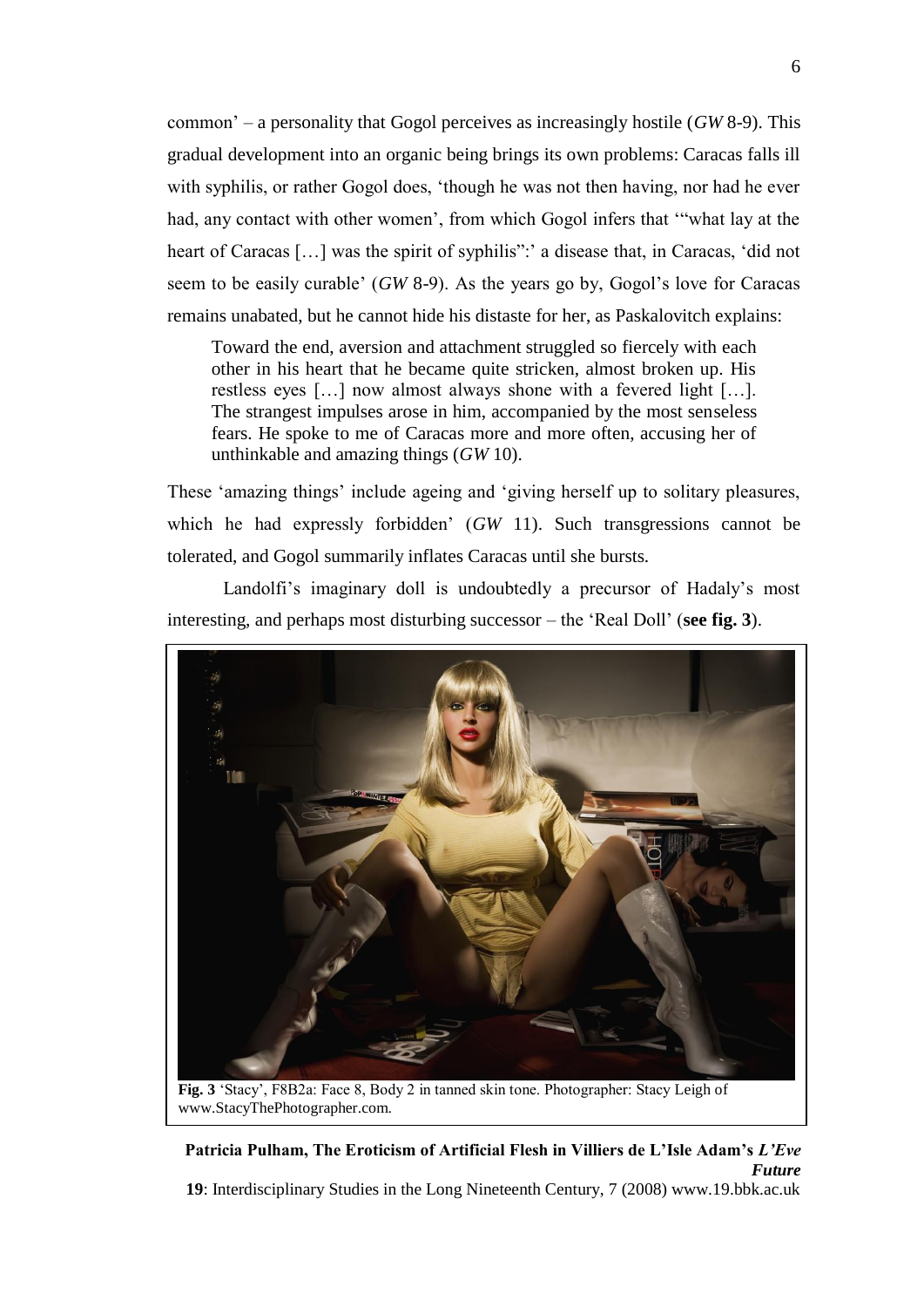In 1996, American Matt McMullen, launched his widely successful RealDoll company, producing silicon beauties to meet every taste, and offering customised versions at a cost. These dolls, are described as ‗the most realistic love doll[s] in the world', and, according to Meghan Laslocky, resemble 'Barbie[s] dosed with growth hormones'.<sup>14</sup> One may choose from ten body types; sixteen 'interchangeable' faces; five skin, and eleven eye colours; twenty hairstyles in nine different shades and 'three different versions of pubic hair (shaved, trimmed or natural)' (*RD* 1).<sup>15</sup> A standard female costs in the region of \$6,500; if you can't afford a full doll, you can acquire a Real Doll torso (hips to top of thighs) for a mere \$750; a 'flat back torso' (neck to top of thighs) for  $$1,299$ , or a 'lingerie bust' (face and breasts) for  $$1,699$ . McMullen's clientele, unsurprisingly, is predominantly male. Like the Alma Doll, and Caracas, the Real Doll can be any woman you've ever wanted.

While, in contrast, Hadaly is based on one specific woman, Alicia Clary, she also encompasses two others: Sowana, the spirit being of Edison's assistant, Mrs Anderson, who animates Hadaly's 'soul', and Evelyn Habal, the 'deadly female' who ruins Anderson's husband, Edward (*TE* 112). A 'film' of Evelyn is shown to Ewald while her image is figuratively dissected by Edison, who remarks:

What hips! What beautiful blonde hair; really, it's like burnt gold! And that complexion, so pale and yet so warm! Note the curious long eyes! And those rosy fingernails where the dawn seems to have wept tears of dew, they glitter so brilliantly. And those delicate blue veins […]. The youthful freshness of arms and neck, do you see it? Her pearly smile, her rich red mouth? Those elegant brows of arched gold? […]. That breast, so firm and full, which seems to be straining under its satin? Those delicate legs, so beautifully modelled? Those delicate feet, so finely arched? (*TE* 117).

In a chapter entitled 'Exhumation', Edison reveals that Evelyn's 'beauty' is nothing more than make-up and padding. Opening a 'dark drawer' by which Hadaly stands like a statue at the side of a tomb', he shows that her hair is a wig, that she owes her red lips and glowing cheeks to rouge, her fine eyes to pencils and kohl, her pearly teeth to dentures, her breasts and hips to foam, her youthful legs to tights, and her little feet to carefully constructed high-heeled shoes (*TE* 119-21). As in Jonathan Swift's 'The Lady's Dressing Room' (1732), woman is revealed to be false and,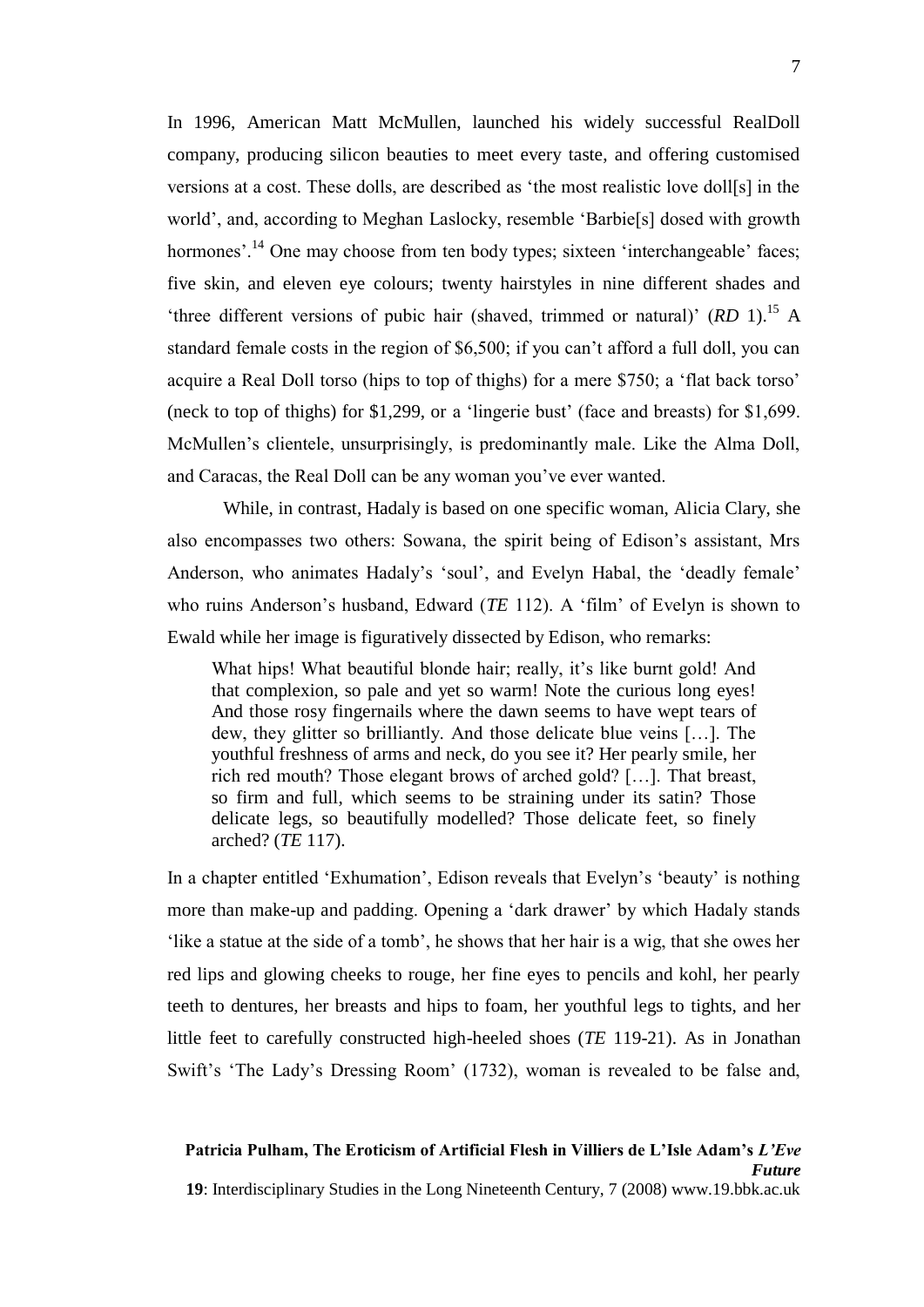indeed, diseased. Having stripped Evelyn of her beauty, he strips her of even the most basic human feeling, condemning 'the malady' such women 'spread and which some people choose to call love' (*TE* 123). 'Exhumed' and therefore corpse-like, Evelyn represents putrefaction, contagion, and death. Like Evelyn, Hadaly is composed of composite parts. Edison, like McMullen, Kokoschka and Gogol, pays close attention to the detail of her flesh, mouth, teeth, hair and eyes and Villiers dedicates chapters to almost every feature. In Book V, there are sections entitled: ‗Flesh', ‗Rosy Mouth, Pearly Teeth', ‗Physical Eyes', ‗Hair', ‗Epidermis'; in ‗Physical Eyes', Edison reveals a selection of potential eyes that ‗cast a thousand glances' at Lord Ewald, indicating the possibility of mass production (*TE* 150-62). Jennifer Forrest argues that this examination of Hadaly's body parts functions as an autopsy on her 'mechanical cadaver':<sup>16</sup>

Hadaly, not yet 'animated', serves as a corpse for the purpose, but with the distinction that no internal organ carries signs of the presence of a terminal disease. The medical procedures of engineering function in contradistinction to human medicine, reversing the autopsy's natural progression from birth to death, and making life – in the total absence of disease – the final destination in the automaton's cycle (*LHR* 26).

Significantly, neither in his dissection of Hadaly, nor, indeed, in his instructions to Ewald, does Edison mention her sexual parts and Forrest suggests that, by such omission, ‗Villiers refers to two of the most widely discussed topics of the latter half of the nineteenth century: the female sexual anatomy and its role in disease' which are certainly implicit in Edison's discussion of Evelyn Habal (*LHR* 26).

These concerns would continue to prompt the design of later versions of the sex doll. During World War Two, Heinrich Himmler introduced an initiative originally labelled the 'field-hygienic project' which was later called 'The Borghild' [or Burghild] Project'.<sup>17</sup> The brief was to produce a doll conceived as a hygienic substitute for the prostitutes whose diseases depleted the energies and health of German soldiers. The project was supervised by Franz Tschakert, a technician from the Museum of Hygiene in Dresden who, in 1927, had designed the 'woman of glass' whose anatomical composition could be clearly seen beneath a transparent layer of plastic skin (*BP* 1). Also involved were SS Dr Joachim Mrurgowsky,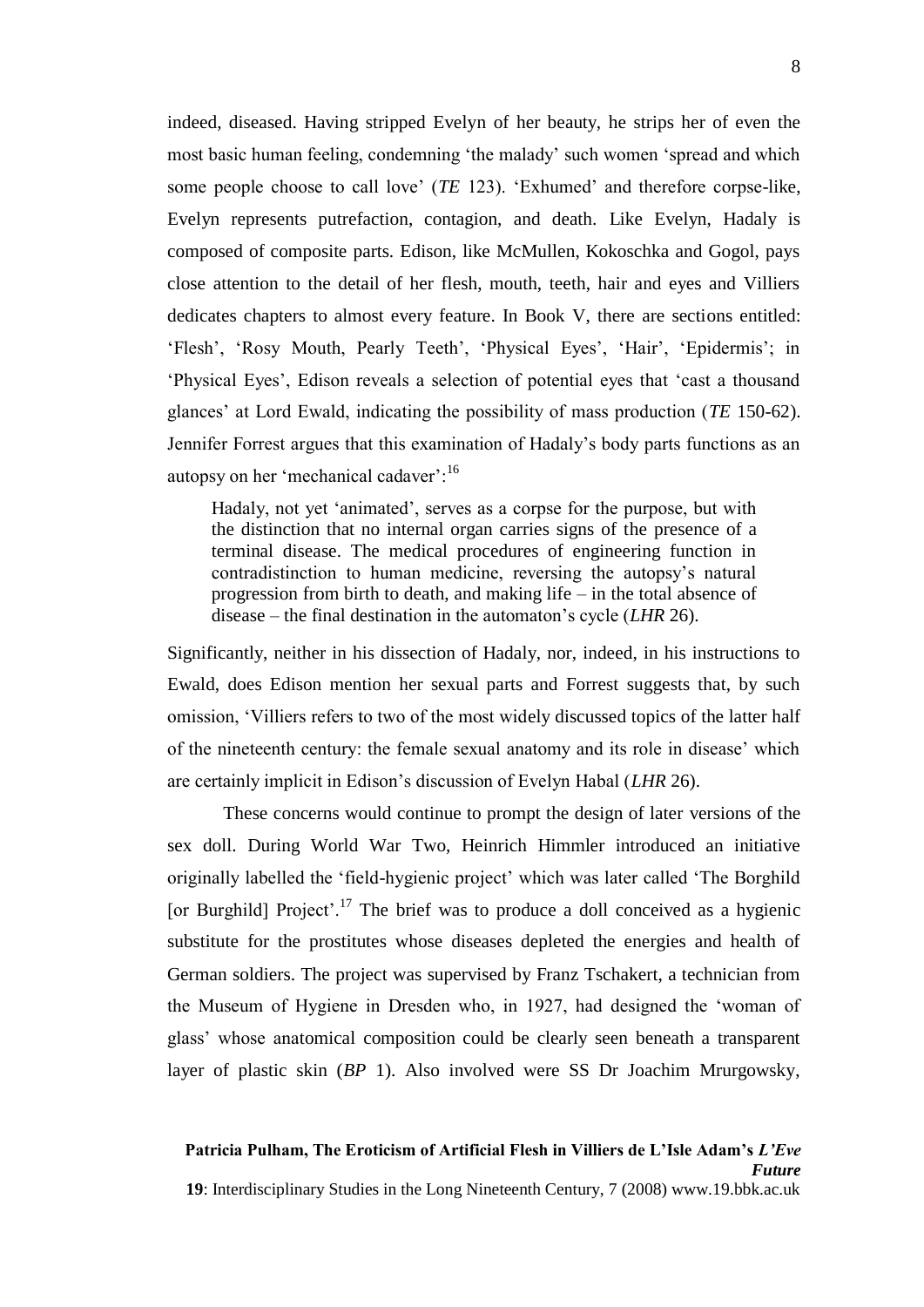Danish SS Dr Olen Hanussen, a psychiatrist, Dr Rudolph Chargeheimer, and a sculptor, Arthur Rink. The idea was that these 'galvonoplastical dolls' should follow the Stormtroopers in disinfection-trailers into enemy territory, in order to stop them visiting brothels (*BP* 2). Like Kokoschka and Gogol's dolls, Borghild was to be an amalgamation of a number of different women: ‗Tschakert hoped to plastercast from a living model and a number of famous female athletes were invited to come to his studios, among them Wilhemina von Bremen and Annette Walter' (*BP* 8). Deciding that their forms were not good enough the team elected to create 'a "female bestform", a "perfect automaton of lust", that would combine the "best of all possible bodies";' three types were planned, but all were to reflect the aesthetic ideal of the Nazis: white skin, fair hair and blue eyes (*BP* 8). However, for the German soldier, as for the Real Doll owner and Ewald, the simulation of reality and, more particularly, the eroticism of the flesh are vitally important. Chargeheimer pointed out that no real man would prefer a doll to a real woman until the technicians could ensure that the following standards were met:

- The synthetic flesh [had] to feel like real flesh
- The doll's body should be as agile and moveable as [a] real body
- The doll's organ should feel absolutely realistic (*BP* 7).

If Mcmullen's success is anything to go by, his advice was correct. The contemporary model seemingly fulfils and exceeds these criteria as the following features of the Real Doll demonstrate:

- Elastic flesh can withstand over 300% elongation
- Lifelike anatomically correct, parts moulded from life-casts
- $\bullet$  Realistic Feel pliant and soft in all the right places
- Flexible wide range of joint movement
- Sexy and Pleasurable provides effective aid to sexual fulfilment

Moreover, unlike real women, they are also 'safe' and 'always ready  $\&$  available'.<sup>18</sup> By 1941 a prototype of Model Borghild had been constructed, but the project was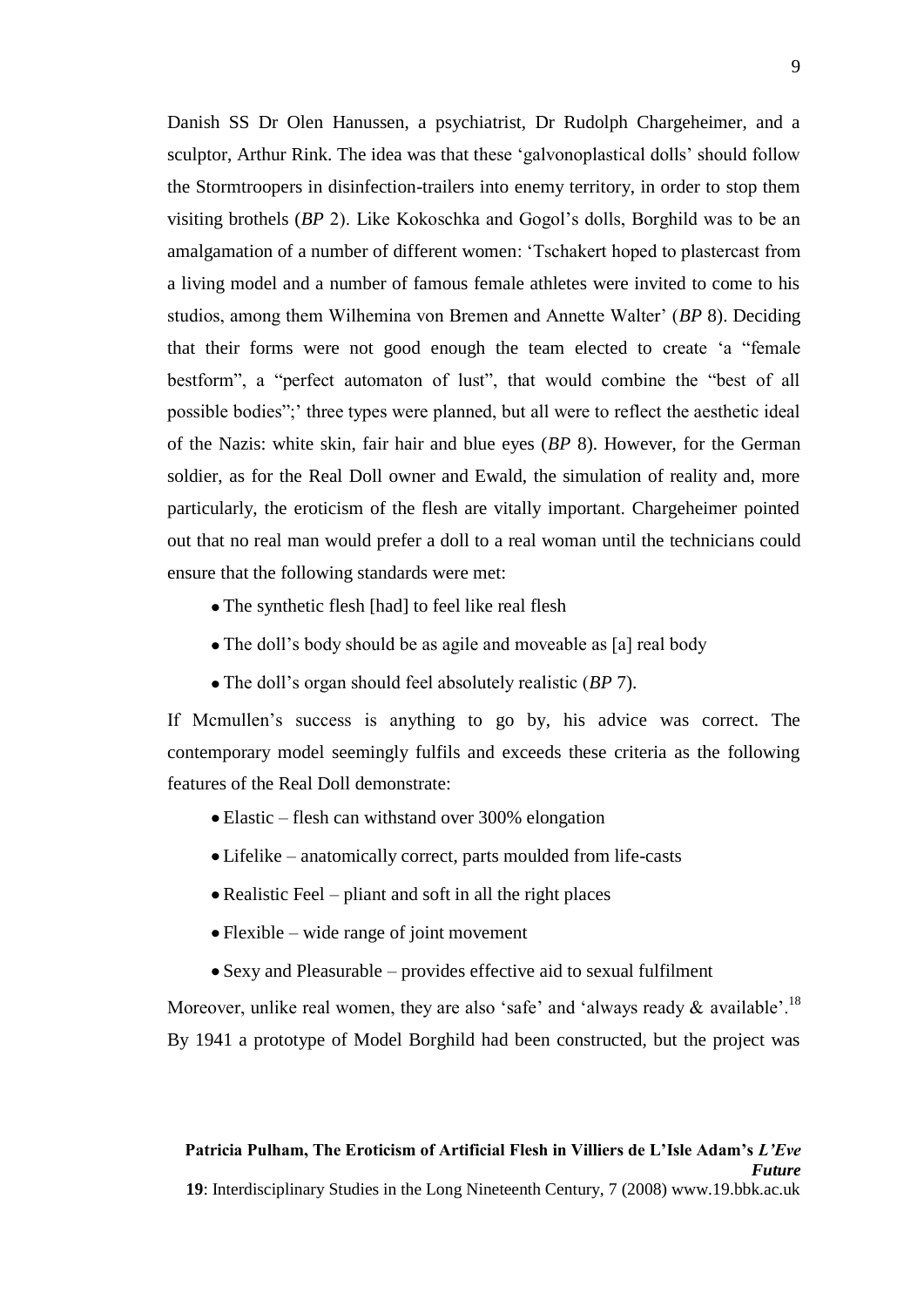shelved due to the military pressures that mounted as the war progressed and it is likely that it was destroyed in the Dresden bombings of February 1945 (*BP* 14).

In *L'Eve Future*, Villiers appears to have anticipated Dr Chargeheimer's stipulations. Hadaly's artificial flesh 'easily absorbs the gentle warmth created by [Edison's] elements, responds to our touch with the magic illusion, the resilience, the fresh firmness of living tissue; [and] creates that indefinable sentiment of affinity with human life' (*TE* 151). Her movements are 'a perfect imitation of human motion'; her waist has 'that graceful yielding quality, that firm undulation, that elegant elasticity which is so seductive in a mere woman' (*TE* 139). Despite being created 100 years after the fictional Hadaly, Matt McMullen's Real Dolls do not quite achieve the hyper-reality of Edison's model. Certainly, as Laslocky observes, McMullen, like the fictional Edison, is credited with taking 'technology – in this case silicone – that magical one step further' developing and ‗crafting bodies that were softer and more inviting to the touch': ‗[t]o make them movable, he designed an internal skeleton not unlike that of a mannequin'; the dolls' 'silicone flesh' 'holds' heat well and becomes more pliable when body-temperature warm' (some dollowners warm them with electric blankets to increase pliability) (*RD* 5). Nevertheless, the Real Doll does not move on its own, although McMullen is working on a wireless animatronic system to allow the reproduction of facial expressions (*RD* 27).

So does McMullen aspire to Edison's achievement in Villiers's novel? It seems not. In her article on Real Dolls, Meghan Laslocky notes:

McMullen has no plans for Real Dolls to go robotic. While he concedes that the concept of an android love doll is in theory attractive, the technology isn't advanced enough, yet, to shoehorn a robot into a Real Doll. McMullen doesn't think that is what his customers want anyway. ‗I think a lot of people like the fact that it's just a doll. I don't see the dolls walking and talking. I don't see them doing domestic stuff around the house. Keep your love doll in the bedroom' (*RD* 27).

In fact, one of McMullen's clients, interviewed by Laslocky, traces his attraction to artificial women back to a childhood encounter with a department-store mannequin, and to his admiration for 'the beauty of her stillness' (*RD* 7). While McMullen's customers may purchase his dolls for a variety of reasons – e.g. physical inadequacy,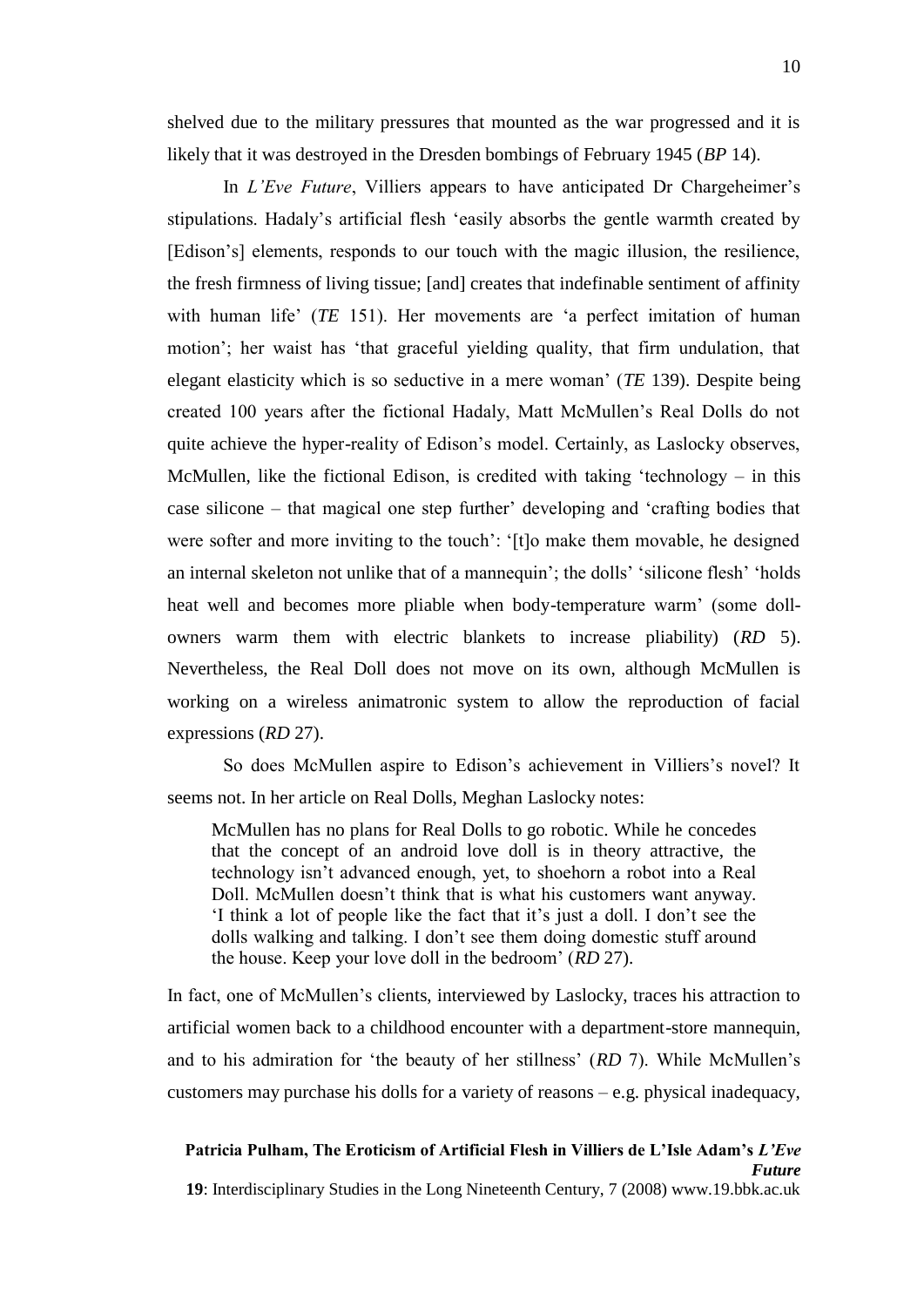loneliness, bereavement, violent fantasies etc.  $-$  a significant proportion seem to prefer dolls to human women because the doll is, like Nathaniel's Olympia, ‗beautiful, loyal, and a great listener'; she offers companionship without distraction, and she promises to fulfil all 'desires and dreams' (*RD* 1, 12). Like Ewald, Nathaniel, Gogol and Kokoschka, McMullen's clients seek still, silent, unemotional partners on which they can project their own desires and desired responses.

Underlying these fictional and cultural manifestations of the doll is the myth of Pygmalion. The dolls discussed are essentially versions of Pygmalion's statue brought to 'life' by technological advancement. Hadaly is 'the statue waiting for Pygmalion its creator'; like a marble statue, she is modelled on a terracotta sculpture of Alicia Clary who is herself the image of other sculptural figures: the 'Venus Anadyomene' and the 'Venus Victorious' as the Venus de Milo was formerly known (*TE* 151, 36, 40). For Kokoschka, the Alma doll becomes a 'still-life model' and  $-$  Pygmalion-like  $-$  'by means of a painterly (and graphic) metamorphosis', 'new life' is breathed into her as a 'figure of  $art'$ <sup>19</sup>. The Model Borghild team employed their own 'Pygmalion', the sculptor Arthur Rink, to create its Galatea; Gogol, taking on the roles of both Pygmalion and the goddess Venus literally 'breathes life' into his work when he inflates Caracas for his sexual pleasures; and Laslocky likens McMullen (who 'takes months to sculpt in plasticine clay' his ‗studio Eves', or ‗prototype bodies and heads') to Pygmalion (*RD* 9).

While not all of the 'Pygmalions' mentioned above are sculptors of their own objects of desire, their actions nevertheless resonate with those of their legendary counterpart. Like Model Borghild, Pygmalion's statue is designed as an alternative to prostitutes – the Propoetides – for whom he expresses his disgust. Caracas, too, as the unexplained ‗spirit of syphilis' would also seem related to these shameless women. In intimate moments the mythical Pygmalion, who adorns his statue with clothes, rings, necklaces, and pearl earrings and calls it his ‗bedfellow', foreshadows Oskar Kokoschka who 'bought dresses and lingerie' for his doll 'from the best Parisian houses<sup>'20</sup> as well as McMullen's clients who caress, kiss, dress, adorn and sleep with their dolls: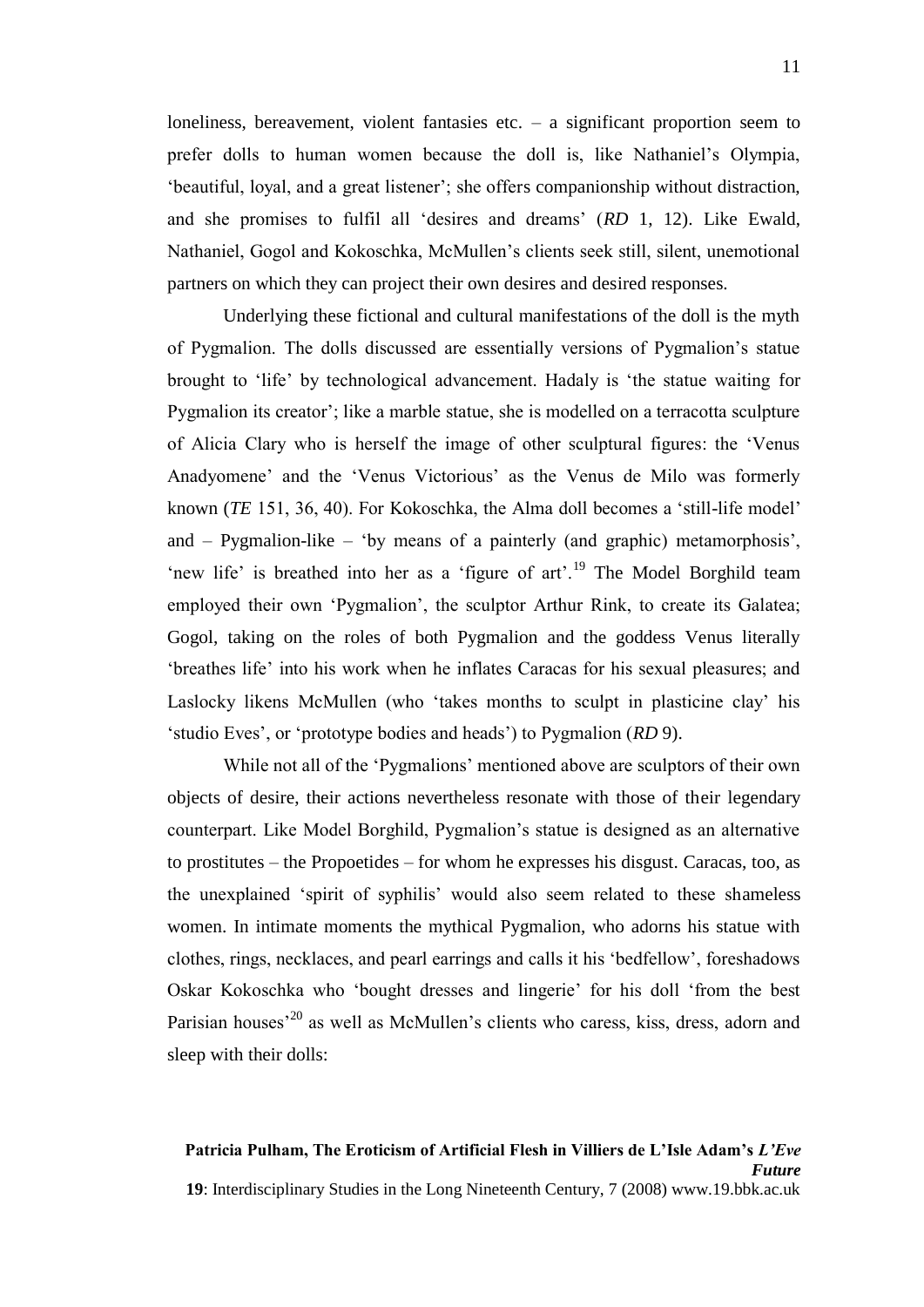Often he [Pygmalion] ran his hands over the work, feeling it to see whether it was flesh or ivory, and would not yet admit that ivory was all it was. He kissed the statue, and imagined that it kissed him back, spoke to it and embraced it, and thought he felt his fingers sink into the limbs he touched, so that he was afraid lest a bruise appear where he had pressed the flesh.<sup>21</sup>

Given the similarities, it is hardly surprising that the name 'pygmalionism' is given to paraphilia or sexual fetishes that entail an attraction to statues and/or dolls. Other terms used are ‗statuephilia' and the more clinically recognised ‗agalmatophilia'. Unlike McMullen's Real Dolls, Pygmalion's statue reputedly comes to life thanks to Venus. When Pygmalion returns home after praying to the goddess, he finds that the statue 'seemed warm' and 'at his touch' the ivory loses its hardness, growing soft ‗just as wax of Hymettus melts in the sun and, worked by men's fingers, is fashioned into many different shapes'.<sup>22</sup> Yet Pygmalion takes his ivory woman to bed prior to animation and we must therefore take it for granted that she truly does come to life. As Kenneth Gross suggests, the myth seems to play interestingly with the idea of necrophilia:

Ovid blurs his focus […] avoiding any explicit description of this contact of living and fictive nakedness, and hence modulating the impression of fetishism or necrophilia. But there is something no less disturbing in the way the text invites us simply to contemplate the weird transgressive literalism of a statue's being taken down from its formalized repose on a pedestal and laid down stiffly, even painfully, on the softness of a bed; Ovid asks us also to consider the strangeness of inanimate, fictive flesh covered with real jewels and clothes, things that do their formal and symbolic work mainly insofar as they ornament, organize, and, as it were, make a statue of a living body.<sup>23</sup>

Matt McMullen's clients naturally resist any suggestion that their own sexual engagement with the doll is akin to necrophilia. One of Laslocky's interviewees tells her that when he first came across Real Dolls on an internet website, he found that ‗[t]hey said they were one step above […] corpses' (*RD* 10). Positing the dollowners' arguments against necrophilia, gleaned from over fifty postings on a specialised internet chat room, Laslocky writes:

*Doll lovers are not to be confused with necrophiles* [original emphasis]. Remember that many doll lovers heat their dolls before using them, and necrophiles like their lovers cold. One owner, Bunster, points out that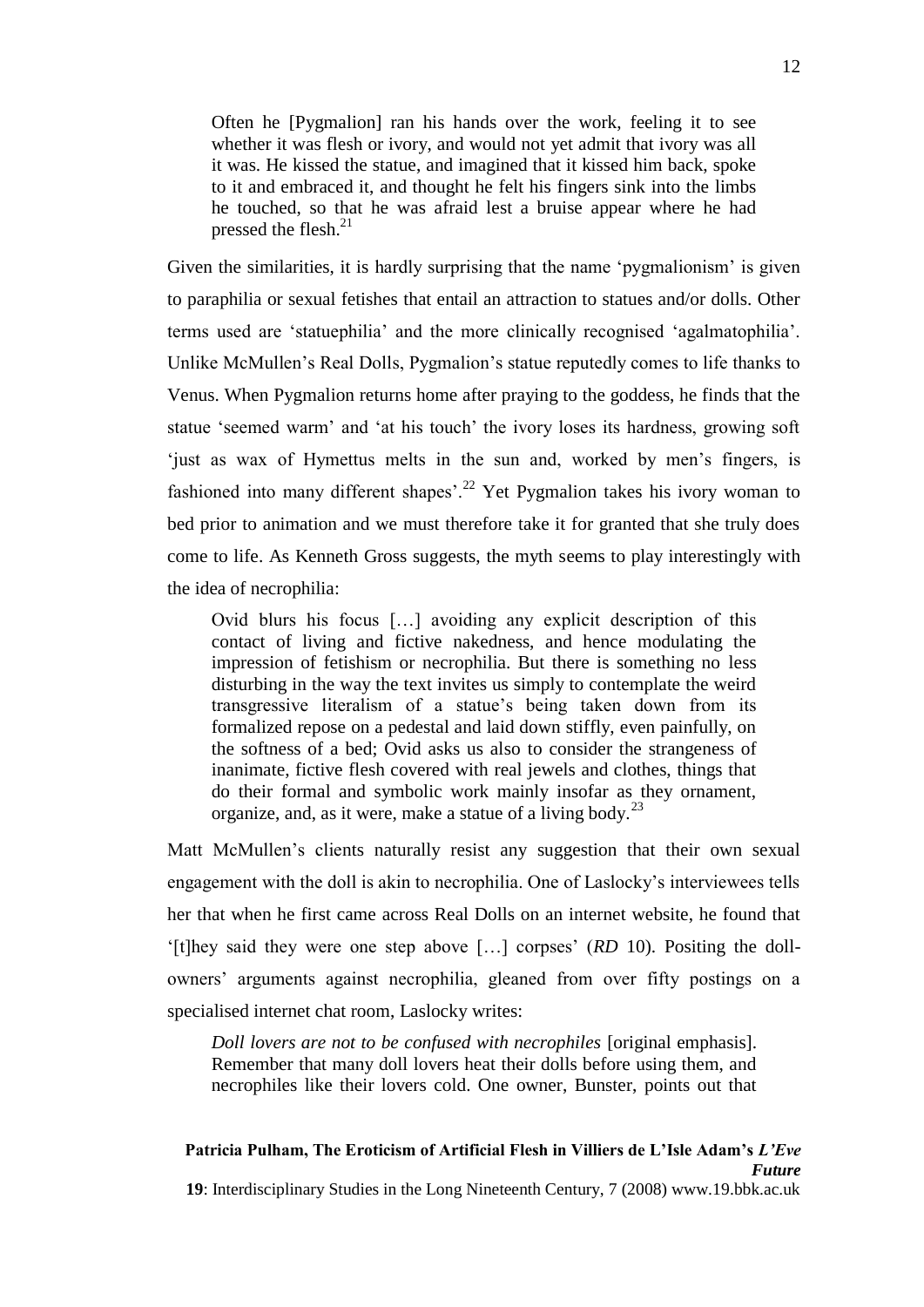women aren't accused of necrophilia for using dildos ('dead penises!'), so men who sleep with dolls shouldn't be either. 'There's no difference [he argues] between a dildo and a realdoll in the functional process of getting the job done  $(RD 22)^{24}$ 

However, as a psychiatrist consulted by Laslocky points out, there is a significant difference between dildos and the Real Doll ‗because lifelike dolls, unlike vibrators, are simulated humans – they have what he call[s] "pull" [and, as he says] "[a]ll of the stimuli are telling you it's human" (*RD* 24).

Writing in 1975 of the apparent rarity of algamatophilia, classicist A. Scobie, and clinician, A. J. W. Taylor, claim:

[I]t would appear that agalmatophilia is no longer prevalent, but it could be that it might merely have changed its form because the burgeoning plastics industry has rendered obsolete the pathological focus on stone statues *per se*. Yet, in the absence of data about the production, distribution and sale of substitute human beings or 'sailors' friends' from the modern sex shops, the matter must rest. $25$ 

Meghan Laslocky, writing in 2005, finds that the website [www.realdoll.com](http://www.realdoll.com/) receives in the region of a million hits per month. It seems that agalmatophiliacs are alive and well, even if their objects of desire seem somewhat ‗dead'. This tension between the ‗animate' and the ‗inanimate' doll is at the heart of clinical discussions of pygmalionism and algamatophilia. Scobie and Taylor try to distinguish between the two paraphilias:

Algamatophilia is the pathological condition in which some people establish exclusive sexual relationships with statues [or dolls]. The condition is neither to be confused with pygmalionism nor with fetishism, although confusion sometimes arises about these three different manifestations of immature sexuality […]. The myth of Pygmalion can apply to those who actually bring statues to life, and not to those who use statues for their own sexual purposes without bringing them to life […]. An agalmatophiliac […] establishes a personal relationship with a complete statue as a statue. He does not bring the statue alive in his fantasy as would a pygmalionist, and he does not use just a part of a statue as a symbolic substitute for an entire female as would a fetishist.<sup>26</sup>

Given that it is impossible to know whether the Real Doll owner ‗animates' his silicon lover or not, there is inevitably confusion between the terms 'pygmalionist', 'agalmatophiliac' and 'fetishist', not least because less wealthy agalmatophiliacs are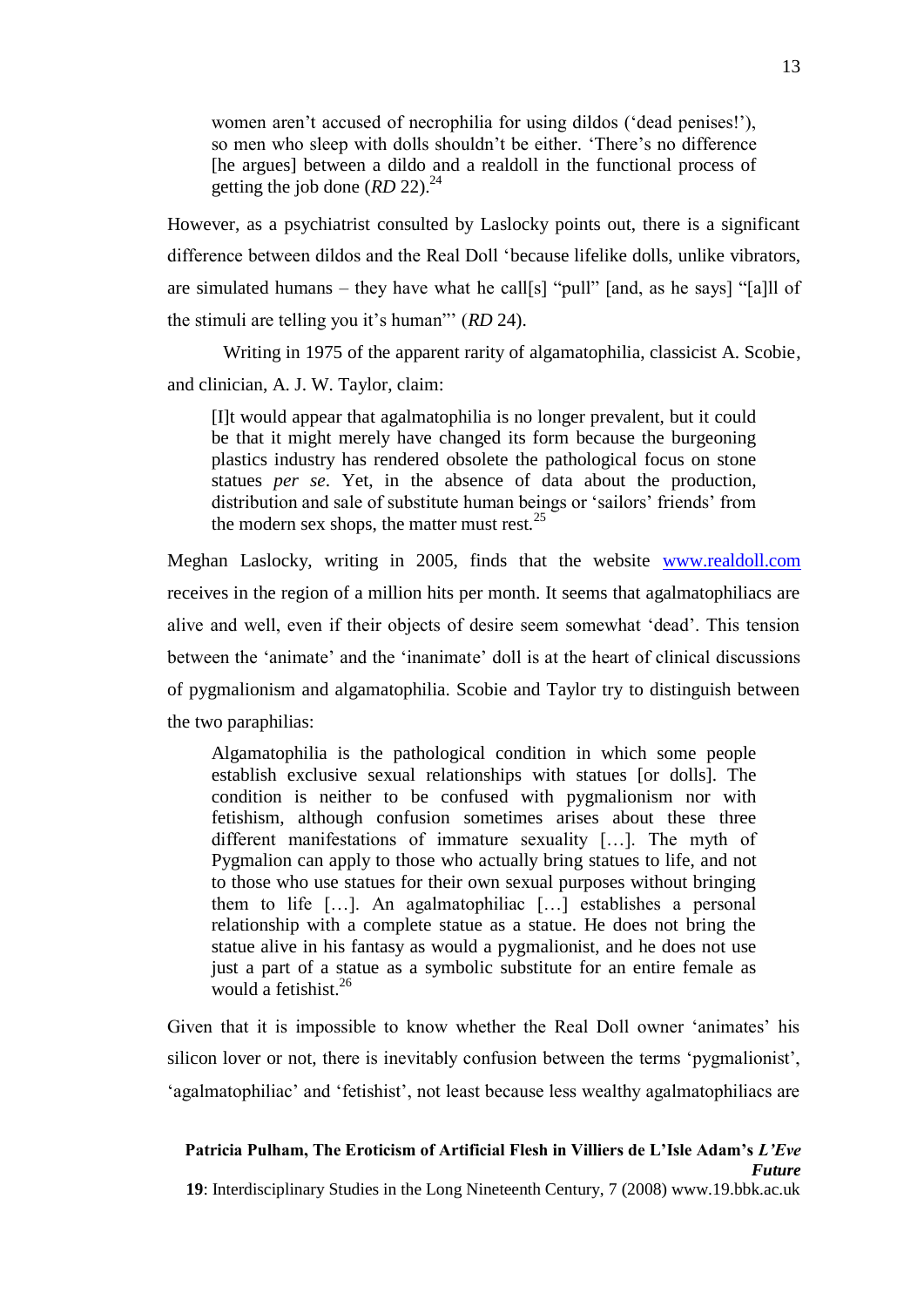willing to buy fetishistic torsos instead of the full-bodied Real Doll. Moreover, it is difficult to divorce the agalmatophiliac or the pygmalionist entirely from the necrophiliac.

In his essay on the wax dolls of Lotte Pritzel, the German poet Rainer Maria Rilke makes a clear association between the doll and the corpse. Faced with their ominous silence, Rilke relives his childhood experience of the doll:

At a time when everyone was concerned to give us prompt and reassuring answers, the doll was the first to make us aware of that silence larger than life which later breathed on us again and again out of space whenever we came at any point to the border of our existence. Sitting opposite the doll as it stared at us, we experienced for the first time [...] that hollowness in our feelings, that heart-pause which could spell death.<sup>27</sup>

In her discussion of Rilke's essay on dolls in relation to Freud's 'The Uncanny' Eva-Maria Simms observes that, for Rilke, the disturbing quality of the doll lies in her 'lifelessness and her indifference and unresponsiveness to the child's emotions'.<sup>28</sup> Rilke acknowledges a 'hatred, which unconsciously has always been part of our relationship with her' and notes that, looked at from the perspective of adulthood she would be seen, ‗finally without disguise: as that gruesome alien body for which we have wasted our purest warmth; as that superficially *painted drowned corpse* [my emphasis], lifted and carried by the floods of our tenderness until it dried out and we forgot it somewhere in the bushes'.<sup>29</sup>

There is a similarly interesting slippage between 'life' and 'death' in the depiction of Hadaly, Ewald's 'doll', in Villiers's novel; she is 'a Being in Limbo'; a ‗Shade'; an ‗Android phantom', indicating her liminal existence (*TE* 59, 64, 79). More significantly, incarnated as a reformed Alicia Clary she is effectively a 'dead' woman, for as Ewald explains to Edison before the latter confirms his ability to grant his wish:

What I really would like would be to see Miss Alicia dead, if death didn't result in the effacing of all human features. In a word, the presence of her form, even as an illusion, would satisfy my stunned indifference, since nothing can render this woman worthy of love (*TE* 46).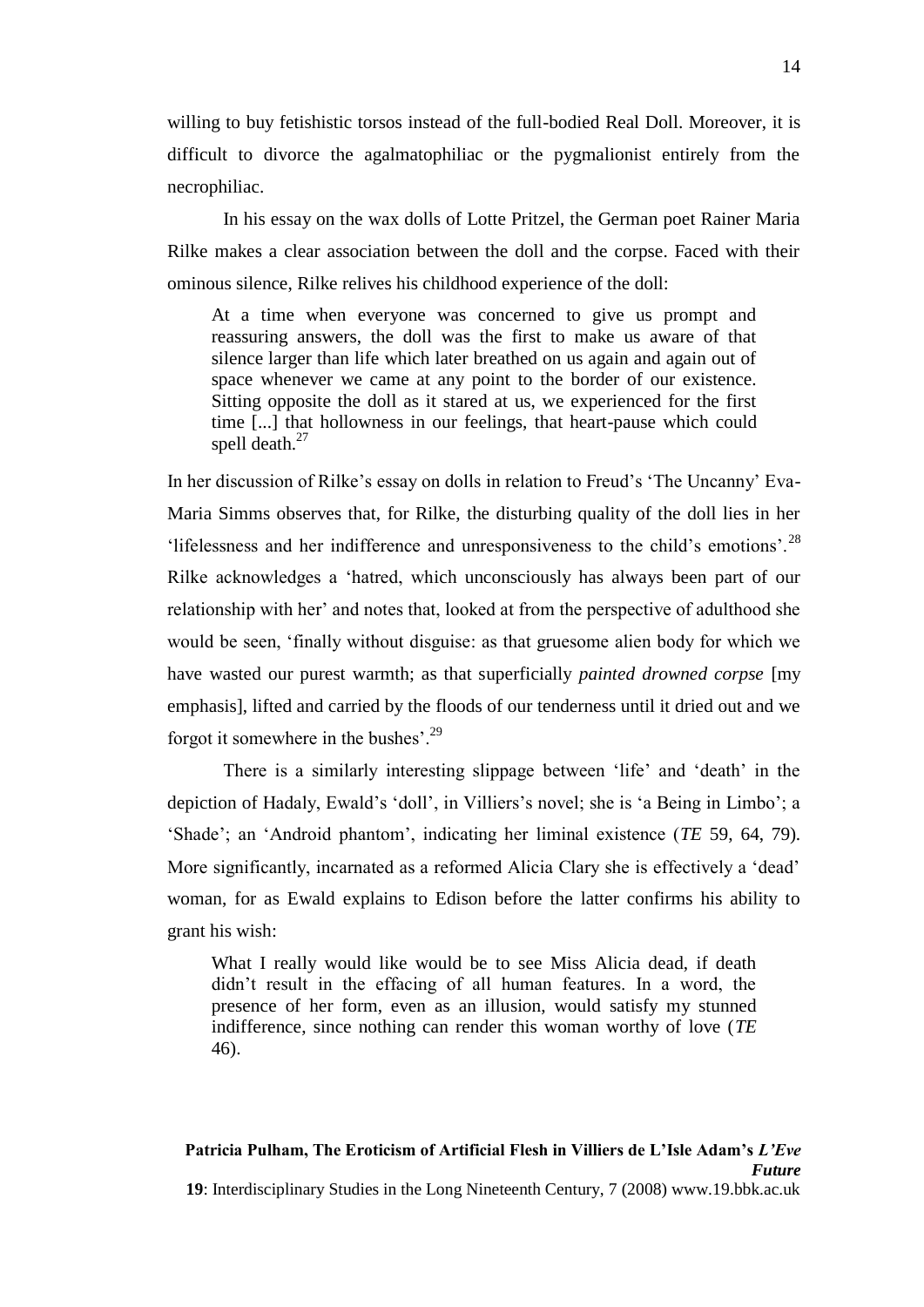Furthermore, as Edison prepares to incarnate his creation and displays her internal workings to a bemused Ewald, Hadaly lies on a table 'like a corpse on the dissecting table in an amphitheater' (*TE* 125), recalling other early counterparts of the Real Doll, the anatomical models commonly called Venuses constructed ostensibly for medical purposes (**see fig. 4**).<sup>30</sup>



The cultural critic, Ludmilla Jordanova, notes that these figures lie ‗on silk or velvet cushions, in passive, yet sexually inviting poses [...] adorned with flowing hair, pearl necklaces, removable parts and small foetuses'.<sup>31</sup> Like Pygmalion's statue, adorned with jewels, these figures lie on soft pillows eliciting a similar fantasy of desire and animation. Jordanova points out that 'the use of wax to imitate flesh produces texture, and colour, which eerily resembles "the real thing",' and 'the naturalistic colouring of all the anatomical parts together with the meticulous details such as eyelashes and eyebrows further reinforce a simultaneous admiration of and unease about the likeness'.<sup>32</sup> Moreover, repeating 'positions and gestures from well-known works of art', and displayed in 'anatomical museums [that] were visited like the great art museums of the eighteenth century', these models are clearly related to statues.<sup>33</sup>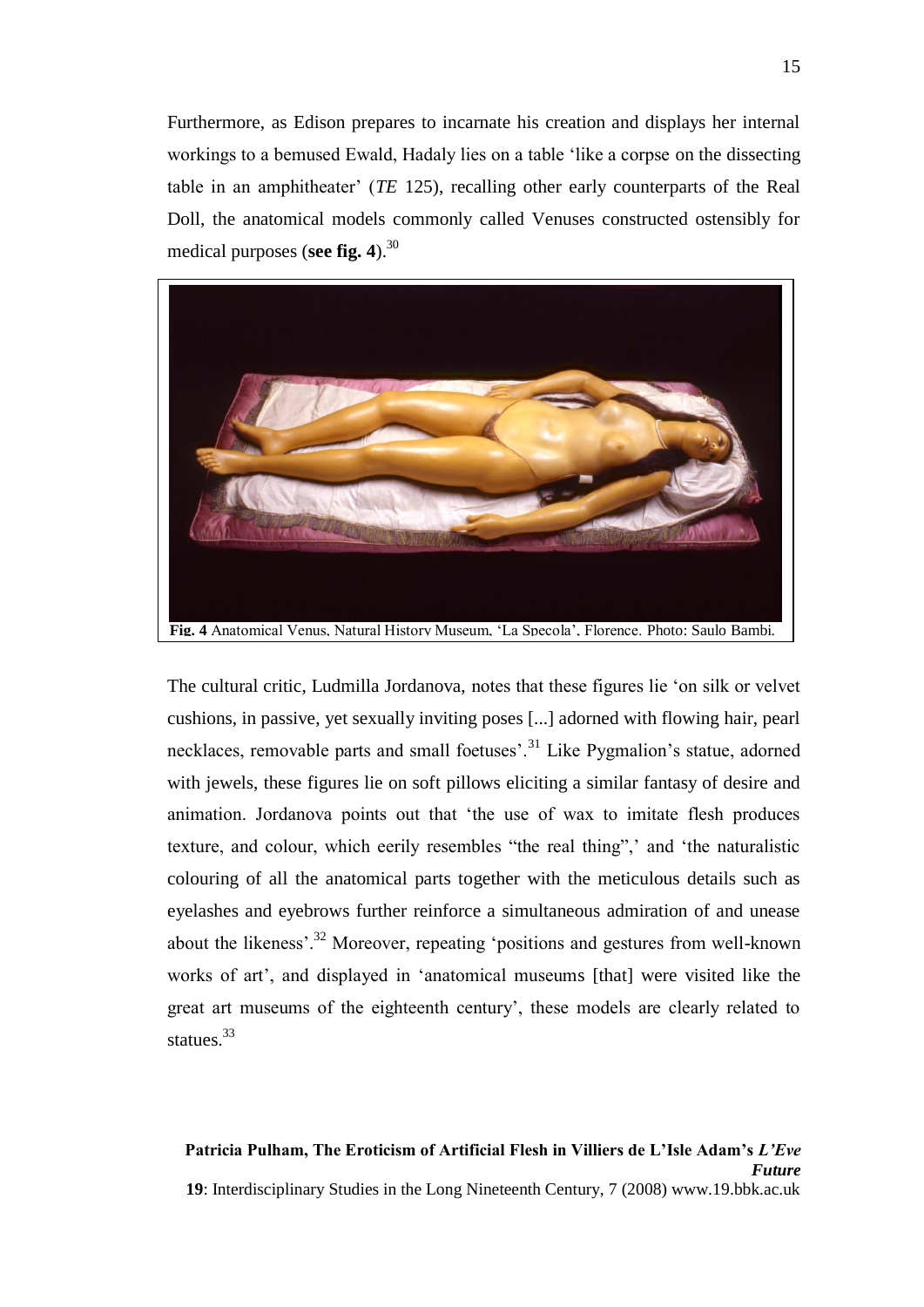Like these wax models, who lie in glass coffins, Hadaly seems to be 'alive' and yet 'dead' and, importantly, rests, when not required, in 'a heavy coffin of ebony lined with black satin' symbolising her vampiric status as one of the 'undead' (*TE* 76). The eroticism that underpins Ewald's engagement with Hadaly's body arguably therefore centres on 'dead' or 'death-like', rather than 'live' flesh. The spectre of necrophilia haunts both Villiers's novel, and, despite their protestations, the complex engagements of men with their 'Real Dolls'. This is particularly evident if one takes a wider view of the term 'necrophilia'. As Lisa Downing has shown in her book, *Desiring the Dead* (2003), despite dictionary definitions that often define ‗necrophilia' as specifically concerned with ‗sexually arousing fantasies, sexual urges or behaviour involving intercourse with dead bodies', not all necrophiliacs engage in sexual activity with the dead.<sup>34</sup> Discussing Brian Masters's analysis of Dennis Nilsen, the serial killer commonly considered a necrophiliac, Downing notes Masters's conclusion that 'the phenomenon of necrophilia can be seen in a person's overwhelming love of, or attraction to, death and destruction per se' and that 'A necrophiliac is not *only* a man who violates a corpse sexually (as popular belief holds), but a man for whom death is the ultimate beauty' (*DD* 3-4, original emphasis). She therefore suggests that 'necrophilia is as much an aesthetic, a mode of representation, as it is a sexual perversion' (*DD* 4). She also quotes Erich Fromm's own interpretation of the term in *The Anatomy of Human Destructiveness* (1973) in which he argues that the necrophiliac character is revealed by *'the passionate attraction to all that is dead, decayed, putrid, sickly; it is the passion to transform that which is alive into something which is unalive*' (*DD* 4, original emphasis). Fromm's suggestion that the necrophiliac wants to transform 'that which is alive into something which is unalive' recalls Freud's definition of the death drive in *Beyond the Pleasure Principle* (1920) in which he identifies it as an urge to return to an inorganic state, a state identified with death in that it precedes existence.

Given Ewald's desire for Hadaly as the 'dead' Alicia Clary, and given Edison's 'exhumation' of Evelyn Habal, and 'autopsy' of Hadaly's body, both men would appear to reveal necrophiliac tendencies. In her analysis of Gabriel von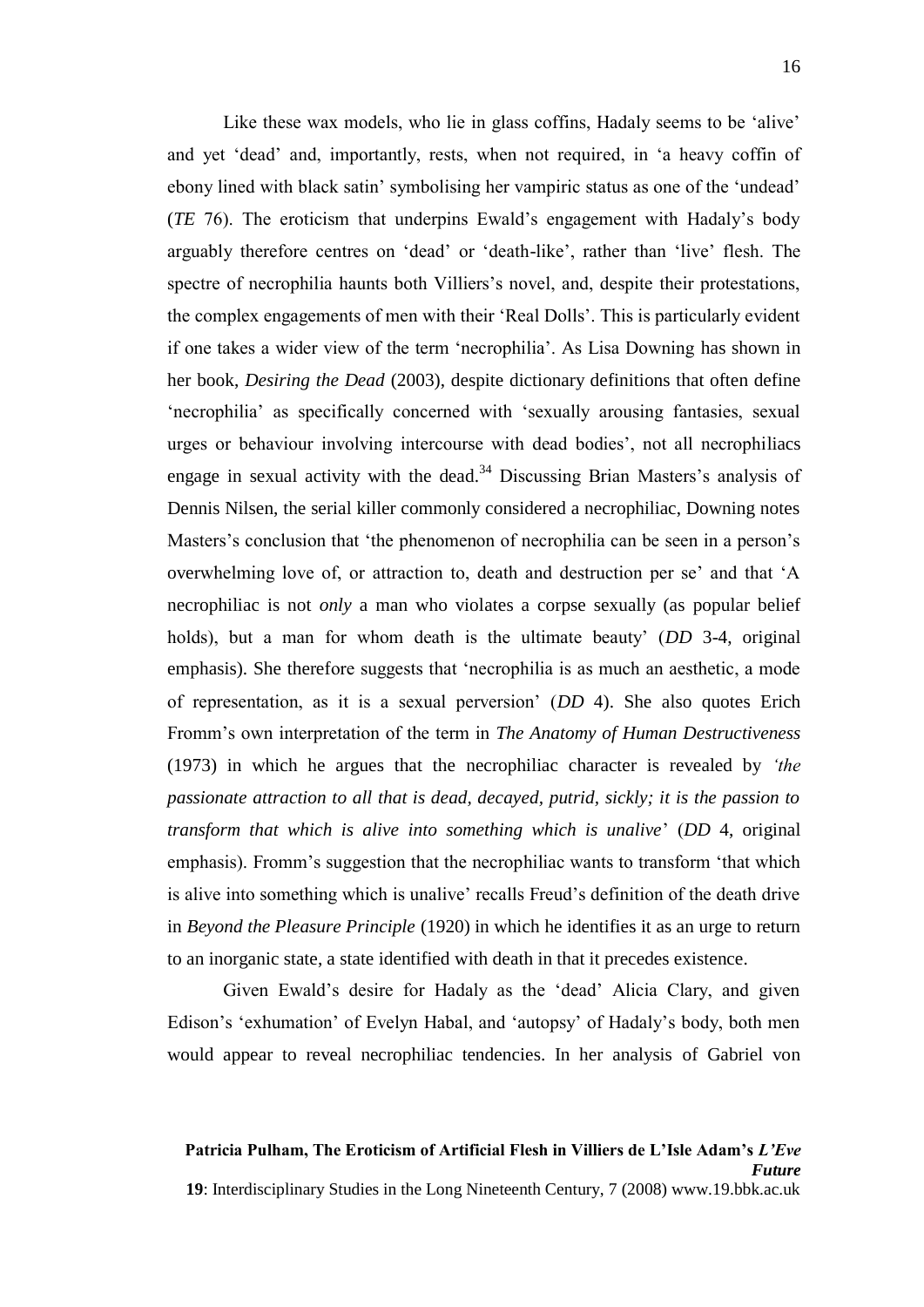Max's *Der Anatom* (1869), a painting that depicts a beautiful female corpse on the point of being dissected by an anatomist, Elisabeth Bronfen argues:

The moment von Max has chosen to arrest in his painting is one where beauty is defined in its contrast to destruction. On the one hand, the soul has departed from the woman's body, but her beauty has not yet begun to disappear, as it will in the natural process of decomposition. On the other hand, the anatomist has not yet begun his dissection, in the process of which he will cut into and destroy the lines of her perfectly shaped body […]. This image of a feminine corpse presents a concept of beauty which places the work of death into the service of the aesthetic process, for this form of beauty is contingent on the translation of an animate body into a deanimated one.<sup>35</sup>

The translation of the 'animate' Alicia Clary into the initially inanimate Hadaly, takes place in similar circumstances, but in Villiers's novel the dissected body shares its beauty with the final pristine product. Beginning his 'autopsy' of Hadaly's body, Edison addresses Ewald before applying 'his scalpel to the central apparatus fastened at the level of the cervical vertebrae':

—My Lord … I have no surprises to set before you. What would be the point? Reality, as you are about to see, is surprising enough in itself without any special tricks of mine. You are about to witness the birth of an ideal being, since you will be present at an illustrated explanation of the inner workings of Hadaly. Can you imagine a Juliet submitting to such an examination without causing Romeo to faint? [...].

But the Android, even in her first beginnings, offers none of the disagreeable impressions that one gets from watching the *vital processes* of our own organism. In her, everything is rich, ingenious, mysterious. Look here (*TE* 129-30).

Like the anatomical Venus designed to 'mask death', to 'eliminate the impure state' of mutability by replacing the corpse with ‗a pure and immutable wax body double', Hadaly's artificial body masks the 'death' of Alicia Clary.<sup>36</sup> Yet, Alicia is herself in some sense always already 'dead'. As the double of the Venus Victrix, she is 'already a simulacrum'. 'She is "made of marble," impassive as a statue'.<sup>37</sup> Redoubled in Hadaly, she exists in an uncanny limbo between life and death and is in fact superseded and effectively replaced by her own simulacrum.

Approached unawares by the completed Hadaly, Ewald mistakes her for Alicia Clary. Responding to what he believes to be her sympathetic responses,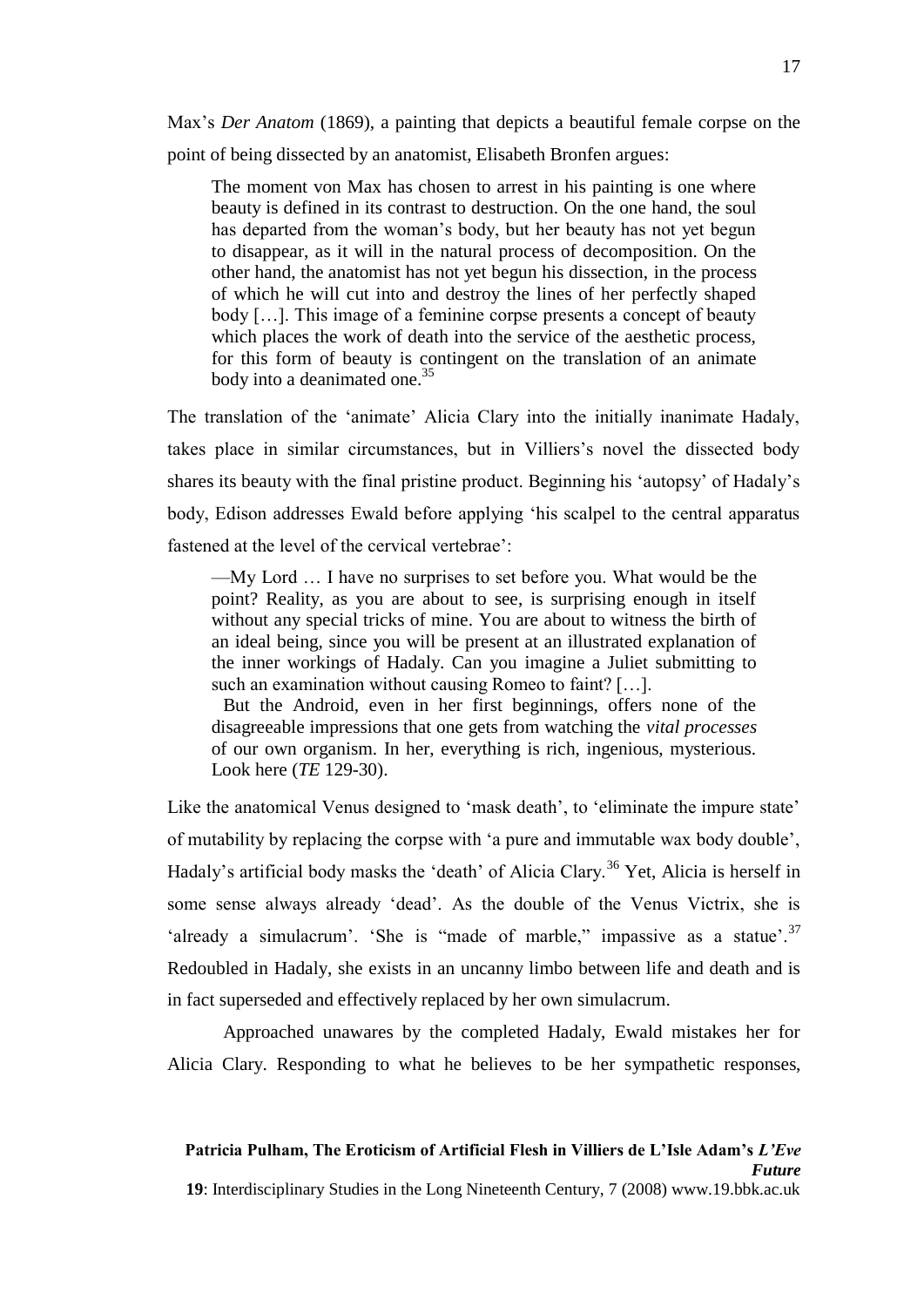Ewald is 'in ecstasy'; he no longer gives a thought to Hadaly, now described as *'the other*, the terrible new creation' (original emphasis) and cannot believe that he was prepared to accept ‗a ridiculous, senseless doll' (*TE* 192). When Hadaly reveals the truth, he is initially distraught, but then recovers and experiences an epiphany:

Then he felt a thought flare up at the dark depths of his understanding, a sudden idea, more surprising all by itself even than the recent phenomenon. It was simply this: that the woman represented by this mysterious doll at his side *had never found within herself the power to make him experience the sweet and overpowering instant of passion that had just shaken his soul* [original emphasis].

Without this stupefying machine for manufacturing the Ideal, he might never have known such joy. The words proffered by Hadaly had been spoken by the real actress [Alicia Clary], who never experienced them, never understood them. She had thought she was 'playing a part', and here now the character had taken her place within the invisible scene, had not only 'assumed' but *become* the role. The false Alicia thus seemed far more *natural* than the true one (*TE* 194, original emphasis).

Hadaly becomes the perfect simulacrum, she does not merely represent Alicia, she exceeds her existence and becomes more 'real' than the original. In doing so, she marks what Baudrillard delineates as the final phase of the image at which point 'it has no relation to any reality whatsoever: it is its own pure simulacrum'.<sup>38</sup> Alicia Clary has been artificially 'cloned' and, as a clone, Hadaly is a manifestation of the death drive for, as Baudrillard asks:

What, if not a death drive, would push sexed beings to regress to a form of reproduction prior to sexuation […] and that, at the same time, would push them metaphysically to deny all alterity, all alteration of the Same in order to aim solely for the perpetuation of an identity, a transparency of the genetic inscription no longer even subject to the vicissitudes of procreation.<sup>39</sup>

This 'perpetuation of identity' raises the spectre of mass production implicit in those artificial eyes that shoot a 'thousand glances' at Ewald as he watches Edison construct his custom-made substitute for Alicia Clary. Yet as Walter Benjamin famously observed, 'that which withers in the age of mechanical reproduction is the aura of the work of art' and, in this case, the 'work of art' is that timeless object of the scopophilic gaze – woman.<sup>40</sup>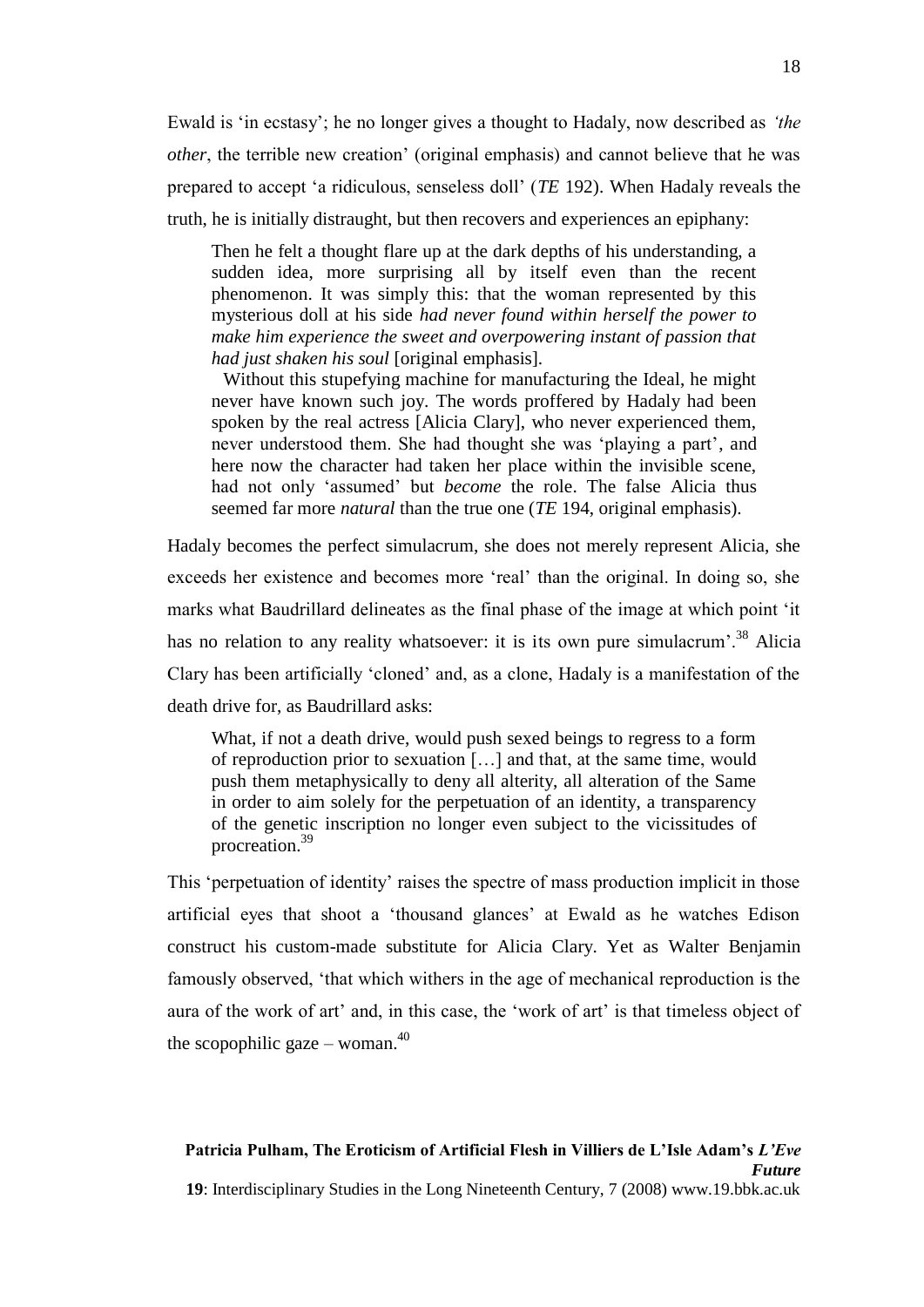In her seminal essay ‗Visual Pleasure and Narrative Cinema' (1975), Laura Mulvey argues that, always implicit in the male gaze, is the threat of castration, which is counteracted by two common avenues of escape: either the woman is investigated, her mystery demystified and devalued, or castration is disavowed by the 'substitution of a fetish object' or by 'turning the represented figure itself into a fetish so that it becomes reassuring rather than dangerous', building up 'the physical beauty of the object transforming it into something satisfying in itself<sup> $1$ </sup>.<sup>41</sup> The dolls discussed here function arguably as fetishes that act as substitutes for 'real' women. Kokoschka referred to his doll of Alma Mahler as his 'fetish'; Gogol fetishises, devalues and demystifies his 'wife' in turn; McMullen's clients fetishise their silicon girlfriends and Edison's ‗autopsy' demystifies Hadaly even as he is building her physical beauty, so that the doll becomes a fetish in itself. Yet these fetishistic engagements with the dolls' bodies reinforce the necrophiliac impulse implicit in such 'relationships'. Lisa Downing argues:

In the case of necrophilia, we see the operation of a parallel mechanism to that which operates in fetishism. The disavowal of 'what I really know' [...] becomes an avowal of what the unconscious cannot know: 'I cannot die, and yet here is a dead other which I recognise as being different, yet with which I identify, therefore I know that one (I) can die'. The corpse is to the necrophile as the snakes of Medusa's head are to the castration-anxious fetishist  $(DD 52)^{42}$ 

It is perhaps no accident then that, in the texts discussed in this essay, the doll occupies an uneasy space between life and death. Kokoschka treats his doll as if it were alive, yet pointedly she is unable to replace the living woman and it seems significant that he should choose to terminate her existence by decapitating her, externalising perhaps his own fears of castration. Gogol's power over his 'wife' is undermined by what he perceives to be a growing autonomy which challenges his control and she, too, must be destroyed. In Villiers's novel, an obsession with death is evident in Ewald's suicidal tendencies and in the continual slippage between the living and the dead ‗bodies' of the women in the text. However, it is the aesthetic potential of necrophilia that is particularly intriguing. Recalling the words of McMullen's client who so admired 'the beauty of [a mannequin's] stillness', one might argue that the Pygmalion myth, as it is developed in Villiers's text, highlights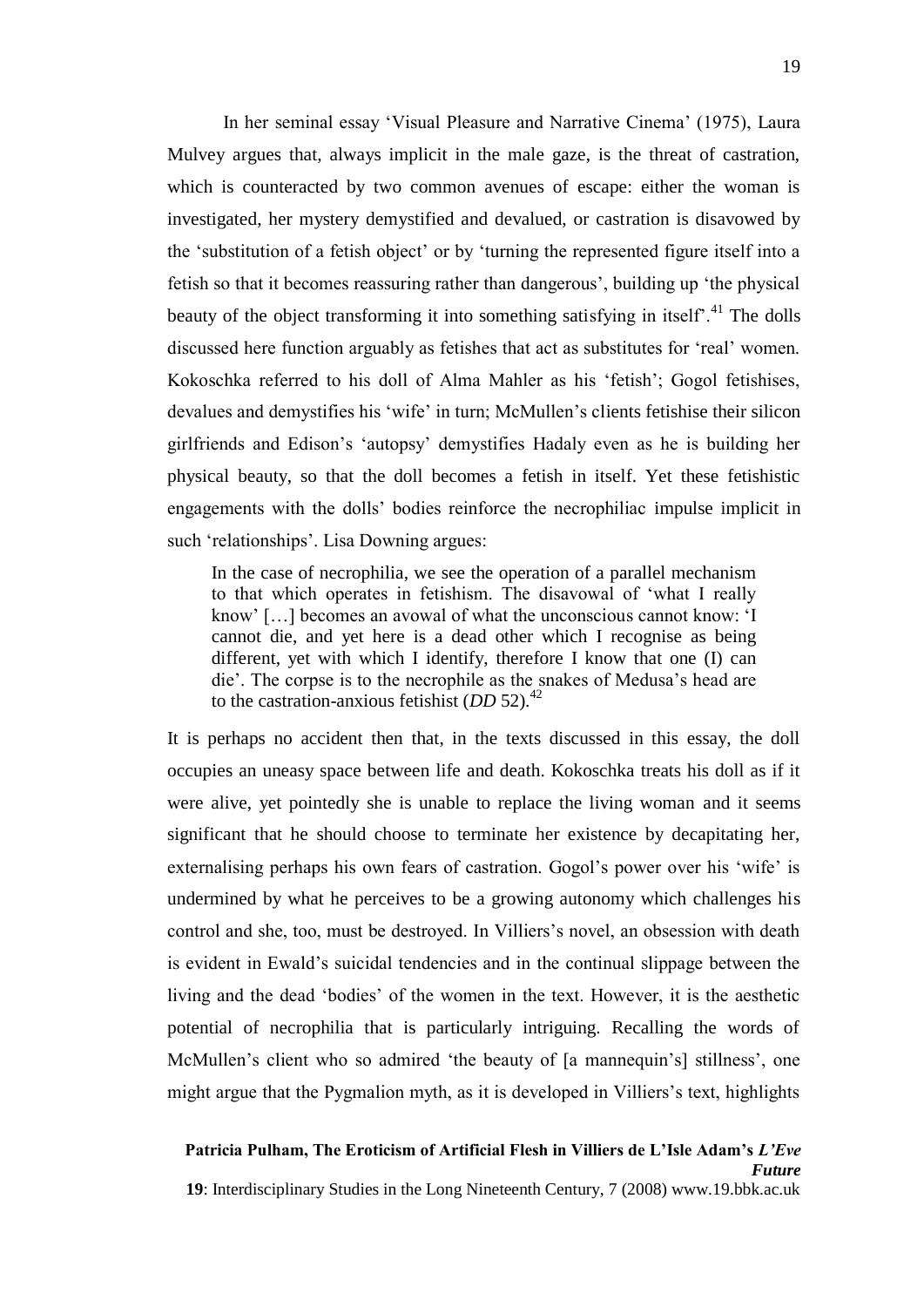not a fantasy of animation, but a love of sculptural stasis. At the end of the novel, both Hadaly and Alicia Clary die, lost at sea – merged in death. Villiers's work is not a version, but in fact a *perversion* of the ubiquitous myth of Pygmalion.

## Endnotes:

 $\overline{a}$ 

<sup>2</sup> Margy Rochlin, ‗Lars and the Real Girl: Guy and doll and the woman behind them', *International Herald Tribune* (8 October 2007)

[accessed 11 August 2008], para. 2 of 15.

<sup>3</sup> Villiers de L'Isle Adam, *Tomorrow's Eve* [*L'Eve Future*], trans. by Robert Martin Adams (Chicago and London: University of Illinois Press, 1982), p. 76. Further references will be given after quotations in the text as *TE*.

<sup>4</sup> These also include such figures as part-borg, part-human Barbie doll 'Seven of Nine' from the *Star Trek: Voyager* TV series (1995-2001) and the female cyborg in the film *Terminator 3*: *Rise of the Machines*, dir. Jonathan Mostow (Warner Brothers Pictures, 2003). To these we might also add an early prototype, the aborted she-creature in Mary Shelley's *Frankenstein* (1818).

<sup>5</sup> E. T. A. Hoffman, 'The Sandman', in *Tales of Hoffmann*, trans. by R. J. Hollingdale et al. (London: Penguin, 1982), pp. 85-125 (pp. 104-106). Further references will be given after quotations in the text as *SM*.

<sup>6</sup> Michelle E. Bloom, 'Pygmalionesque Delusions and Illusions of Movement: Animation from Hoffmann to Truffaut', *Comparative Literature,* 52:4 (2000), 291-320 (p. 301).

<sup>7</sup> Tim Ashley, 'The Old Man and the Doll', *Opera House: The Magazine of the Royal Ballet and the Royal Opera*, 10 (1999), 16-22 (p. 16).

 $12$  Ashley, p. 16.

<sup>13</sup> Tommaso Landolfi, 'Gogol's Wife', in *Gogol's Wife and Other Stories*, trans. by Raymond Rosenthal et al. (New York: New Directions, 1963), pp. 1-16 (p. 2). Further references will be given after quotations in the text as *GW*.

<sup>14</sup> Meghan Laslocky, 'Real Dolls: Love in the Age of Silicon',

### **Patricia Pulham, The Eroticism of Artificial Flesh in Villiers de L'Isle Adam's** *L'Eve Future*

**19**: Interdisciplinary Studies in the Long Nineteenth Century, 7 (2008) www.19.bbk.ac.uk

<sup>&</sup>lt;sup>1</sup> 'Guys and Dolls' can be watched online at: <http://quicksilverscreen.com/watch?video=37314> [accessed 4 October 2008].

<sup>&</sup>lt;http://www.nytimes.com/2007/10/07/movies/07roch.html?scp=2&sq=>

<sup>8</sup> Francette Pacteau, *The Symptom of Beauty* (London: Reaktion Books, 1994), p. 53.

<sup>9</sup> Oskar Kokoschka, letter to Hermione Moos, Berlin, 10 December 1918, qtd. in Pacteau, p. 53.  $10$  Ashley, p. 16.

 $11$  Qtd. in Pacteau, p. 53.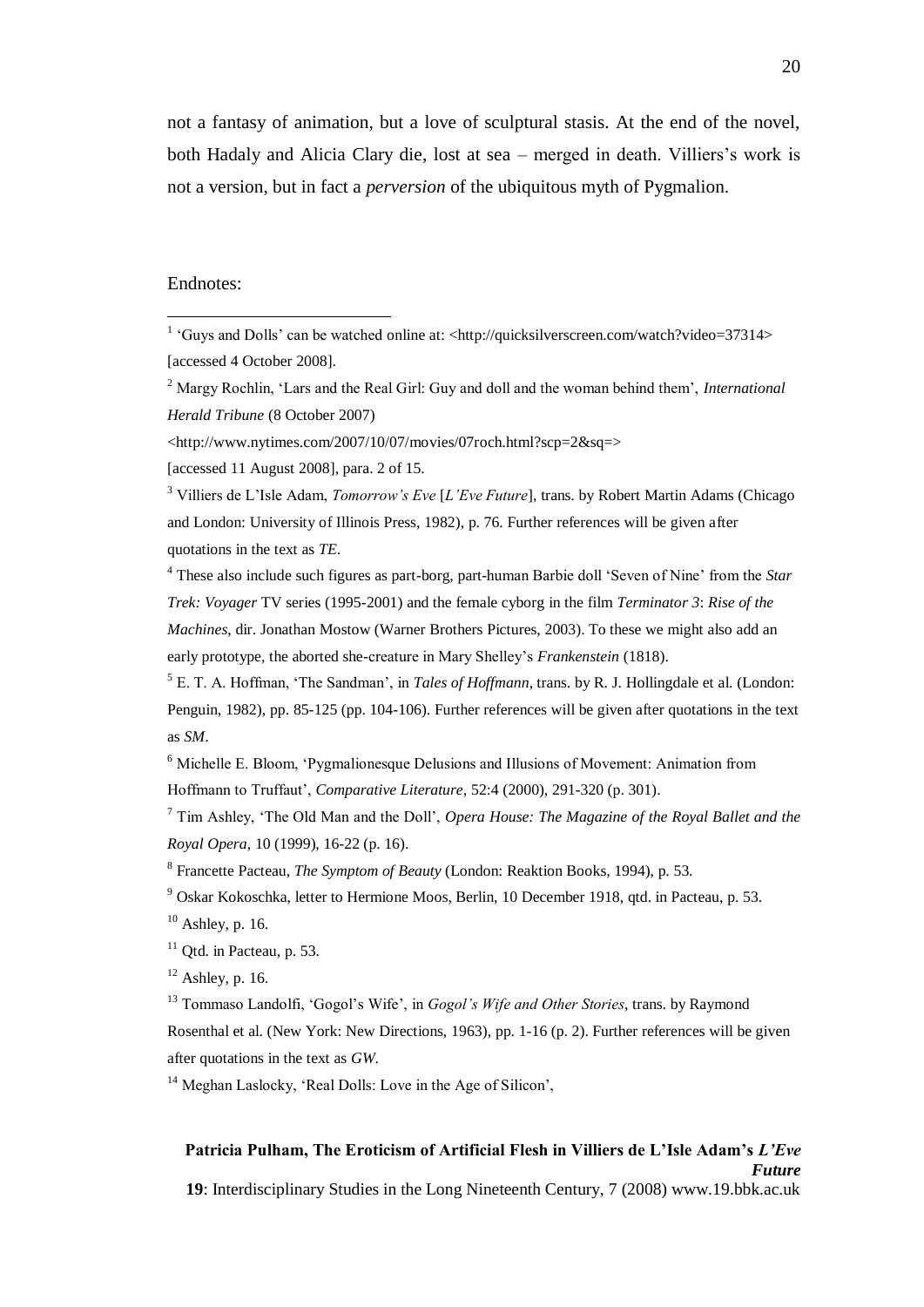<http://www.saltmag.net/images/pdfs/RealDollsPDF.pdf> [accessed 7 October 2008], 1-28 (p. 1). Further references will be given after quotations in the text as *RD*. A shorter version of this article appeared under the title 'Just Like a Woman' at <salon.com> on 11 October 2005.

<sup>15</sup> In contrast only one male body type is available, although buyers may choose from six skin tones and six different penis sizes for approx \$7,000. By the time of Laslocky's original article in 2005, only six male Real Dolls had been sold since first developed in 2002.

<sup>16</sup> Jennifer Forrest, 'The Lord of Hadaly's Rings: Regulating the Female Body in Villiers de l'Isle Adam's "L'Eve future"', *South Central Review*, 13:4 (1996), 18-37 (p. 25). Further references will be given after quotations in the text as *LHR*.

<sup>17</sup> Norbert Lenz, 'The Borghild-Project – a discreet matter of the III. Reich',

<http://www.borghild.de/indexe.htm> [accessed 3 July 2007], para. 2 of 14. Further references to relevant paragraphs will be given after quotations in the text as *BP*.

<sup>18</sup> See< http://www.realdoll.com/cgi-bin/snav.rd?action=viewpage&section=frealdoll> for full details.

<sup>19</sup> Anon., 'The Silent Woman', <http://www.alma-mahler.at/engl/almas\_life/puppet.html> [accessed 3 April 2008], para. 5 of 14.

<sup>20</sup> Anon., 'The Silent Woman', <http://www.alma-mahler.at/engl/almas\_life/puppet.html> [accessed] 3 April 2008], para. 10 of 14.

<sup>21</sup> Ovid, *Metamorphoses*, trans. by Mary M. Innes (Harmondsworth: Penguin Books, 1955), p. 231.  $22$  Ovid, p. 232.

<sup>23</sup> Kenneth Gross, *The Dream of the Moving Statue* (Pennsylvania: Pennsylvania State University Press, 2006), p. 75.

 $^{24}$  I use the noun 'necrophiliac' as both adjective and noun throughout this essay whereas Laslocky and Lisa Downing (below) often use the alternative noun 'necrophile' in their own work.

<sup>25</sup> A. Scobie and A. J. W. Taylor, *'Perversions Ancient and Modern: Agalmatophilia*, The Statue Syndrome', *Journal of the History of Behavorial Sciences*, 11 (1975), 49-54 (p. 49). In her article, Laslocky connects the love of statues to desire for the Real Doll. She also notes that 'doll love – minus statues – is known as "pediophilia" but given the common confusion with 'paedophilia' chooses, like myself, to use the term 'agalmatophilia' (pp. 3-4).

<sup>26</sup> Scobie and Taylor, p. 49.

 $\overline{a}$ 

<sup>27</sup> Rainer Maria Rilke, 'Dolls: On the Wax Dolls of Lotte Pritzel', in *Essays on Dolls: Kleist*, *Baudelaire, Rilke*, trans. by Idris Parry and Paul Kegan, ed. by Idris Parry (London: Penguin, 1994), pp. 26-39 (p. 33). Rilke saw Lotte Pritzel's dolls at an exhibition in Munich in 1913. Pritzel's dolls, intended as art objects, are figures made of wire and wax adopting poses which suggest dance movements.

<sup>28</sup> Eva-Maria Simms, 'Uncanny Dolls: Images of Death in Rilke and Freud', *New Literary History*, 27

#### **Patricia Pulham, The Eroticism of Artificial Flesh in Villiers de L'Isle Adam's** *L'Eve Future*

**19**: Interdisciplinary Studies in the Long Nineteenth Century, 7 (2008) www.19.bbk.ac.uk